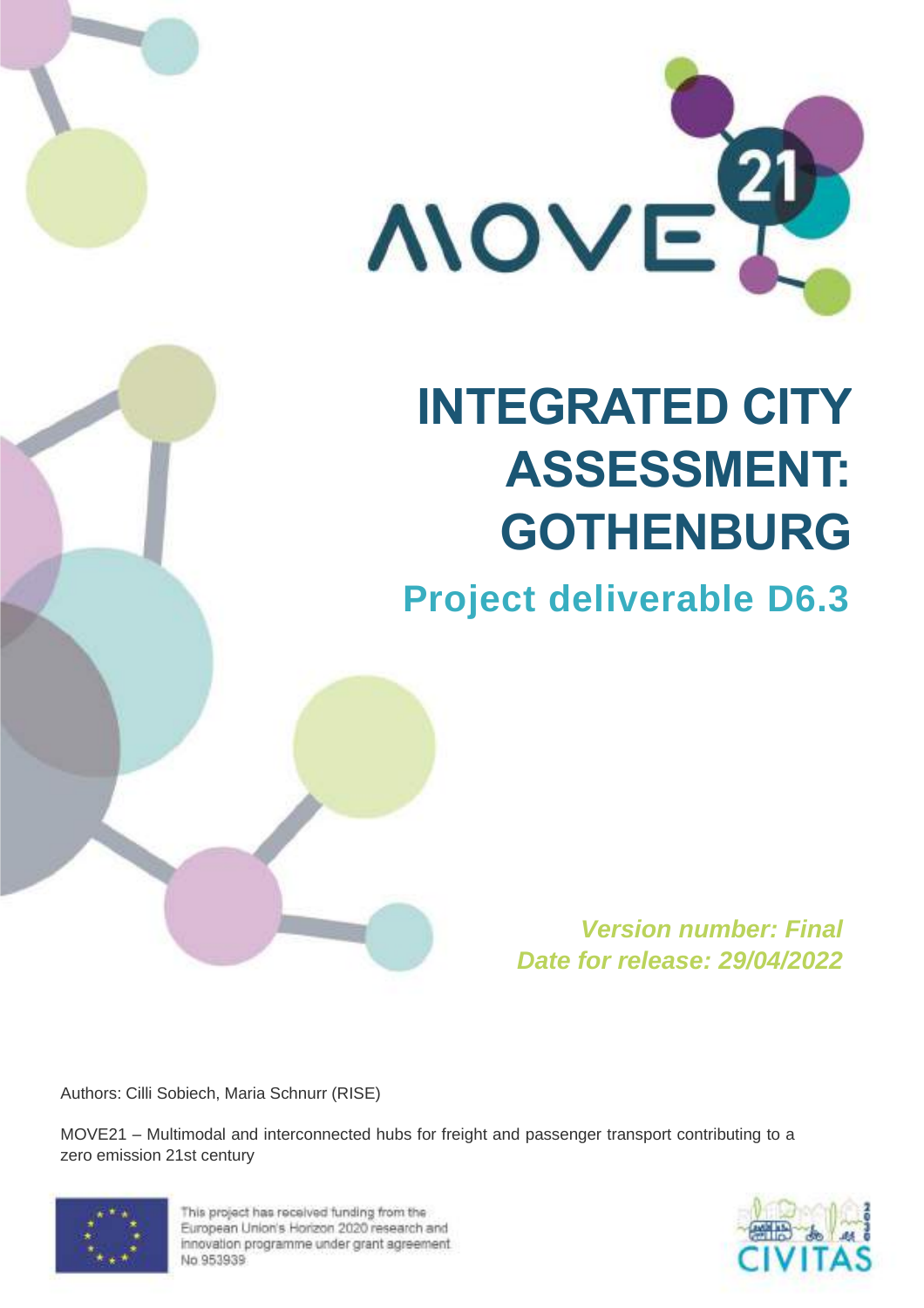

# <span id="page-1-0"></span>**Deliverable administrative information**

| <b>Deliverable Administration</b> |                  |                                     |                        |                                        |                                                                                                                             |  |
|-----------------------------------|------------------|-------------------------------------|------------------------|----------------------------------------|-----------------------------------------------------------------------------------------------------------------------------|--|
| Agree-<br><b>Grant</b><br>ment    | 953939           | <b>Project</b><br>short name        | MOVE21                 |                                        |                                                                                                                             |  |
| <b>Deliverable</b><br>no.         | D6.3             | <b>Name</b>                         |                        | Integrated City Assessment: Gothenburg |                                                                                                                             |  |
| <b>Status</b>                     | Final            | <b>Due</b>                          | M <sub>12</sub>        | <b>Date</b>                            | 29/04/2022                                                                                                                  |  |
| <b>Author(s)</b>                  |                  | Cilli Sobiech, Maria Schnurr (RISE) |                        |                                        |                                                                                                                             |  |
| <b>Related tasks</b>              | T6.1.2           |                                     |                        |                                        |                                                                                                                             |  |
| <b>Dissemination</b><br>level     | Public           |                                     |                        |                                        |                                                                                                                             |  |
| <b>Document</b><br>history        | <b>Version</b>   | <b>Date</b>                         | <b>Submitted</b>       | <b>Reviewed</b>                        | <b>Comments</b>                                                                                                             |  |
|                                   | V.01             | 27/02/2022                          | Geiske<br><b>Bouma</b> | Geiske<br><b>Bouma</b>                 | 1 <sup>st</sup> draft outline, to be re-<br>viewed by all Work Pack-<br>age Leaders and LL pro-<br>ject managers.           |  |
|                                   | V.02             | 01/04/2022                          | Cilli<br>Sobiech       | Suzanne<br>Green,<br>Adriaan<br>Slob   | 1 <sup>st</sup> full draft, to be re-<br>viewed by Adriaan Slob<br>(TNO); Suzanne Green<br>(GOT)                            |  |
|                                   | V <sub>0.3</sub> | 14/04/2022                          | Cilli<br>Sobiech       | Geiske<br><b>Bouma</b>                 | 2 <sup>nd</sup> full draft, to be re-<br>viewed by Geiske Bouma<br>(TNO, WP6 lead)                                          |  |
|                                   | V <sub>0.4</sub> | 27/04/2022                          | Cilli<br>Sobiech       | Tiina<br>Ru-<br>ohonen                 | Final Version reviewed<br>by Tiina Ruohonen (OSL,<br>Coordinator), minor com-<br>ments to be addressed<br>before submission |  |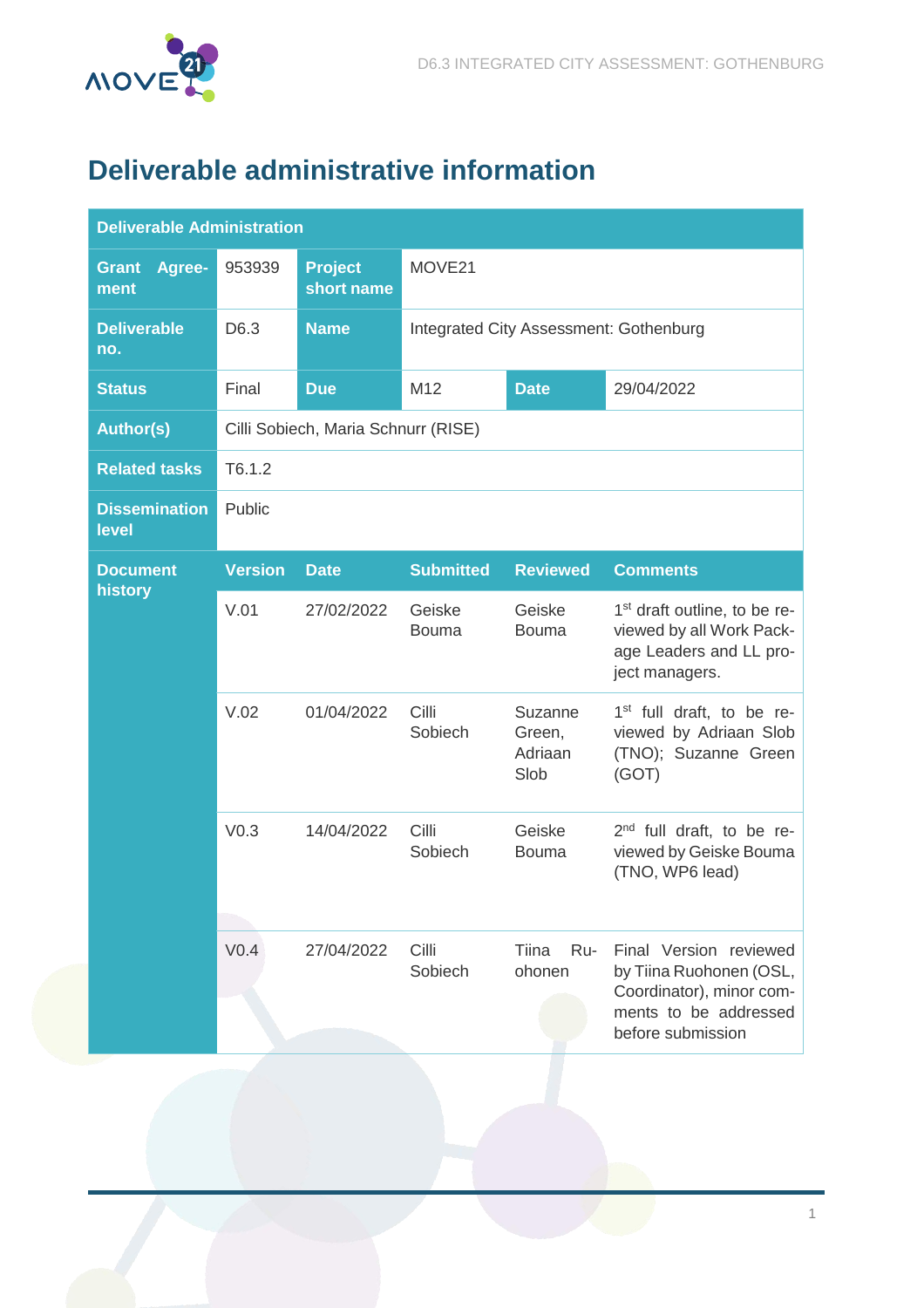

### <span id="page-2-0"></span>Legal Disclaimer

MOVE21 is co-funded by the European Commission, Horizon 2020 research and innovation programme under grant agreement No. 953939 (Innovation Action). The information and views set out in this deliverable are those of the author(s) and do not necessarily reflect the official opinion of the European Union. The information in this document is provided "as is", and no guarantee or warranty is given that the information is fit for any specific purpose. Neither the European Union institutions and bodies nor any person acting on their behalf may be held responsible for the use which may be made of the information contained therein. The MOVE21 Consortium members shall have no liability for damages of any kind including without limitation direct, special, indirect, or consequential damages that may result from the use of these materials subject to any liability which is mandatory due to applicable law.

Copyright © MOVE21 Consortium, 2021.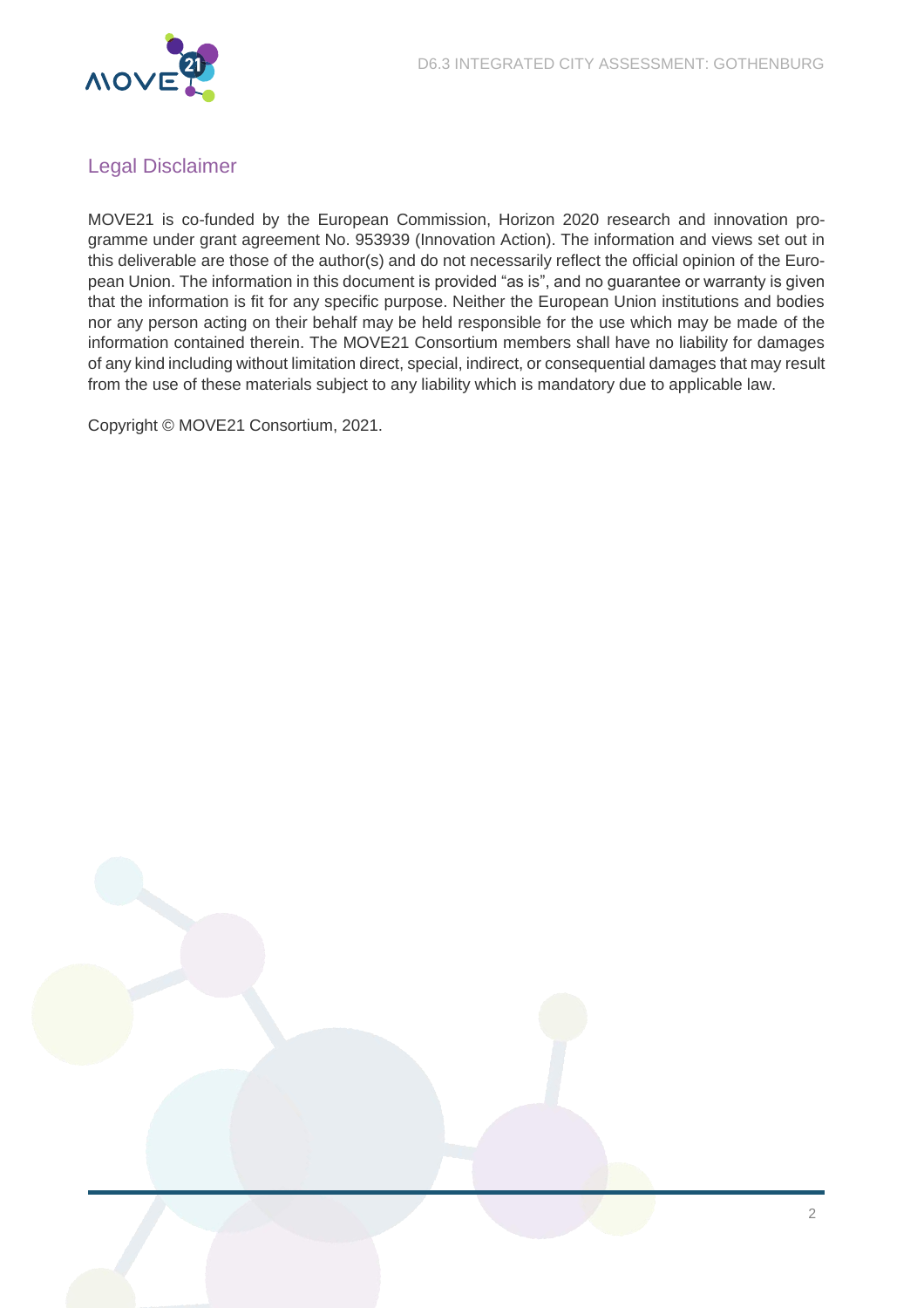

# <span id="page-3-0"></span>**Project Executive Summary**

The main objective of MOVE 21 is to transform European cities and functional urban areas into climate neutral, connected multimodal urban nodes for smart and clean mobility and logistics. MOVE21 will do this through an integrated approach in which all urban systems are connected, and which addresses both goods and passenger transport together. As a result, MOVE21 will improve efficiency, capacity utilisation, accessibility and innovation capacity in urban nodes and functional urban areas.

The integrated approach in MOVE21 ensures that potential negative effects from applying zero emission solutions in one domain are not transferred to other domains but are instead mitigated. It also ensures that European transport systems will become more resilient. Central to the integrated approach of MOVE21 are three Living Labs in Oslo, Gothenburg, and Hamburg and three replicator cities Munich, Bologna and Rome. In these, different types of mobility hubs and associated innovations are tested and means to overcome barriers for clean and smart mobility are deployed. The Living Labs are based on an open innovation model with quadruple helix partners. The co creation processes are supported by coherent policy measures and by increasing innovation capacity in city governments and local ecosystems. The proposed solutions deliver new, close to market ready solutions that have been proven to work in different regulatory and governance settings. The Living Labs are designed to outlast MOVE21 by applying a self-sustaining partnership model.

## <span id="page-3-1"></span>**MOVE21 partners**

The MOVE21 consortium consists of 24 partners from seven different European countries, representing local city authorities, regional authorities, technology and service providers, public transport companies, SMEs, research institutions, universities and network organisations.

- **Norway**: City of Oslo, Viken County, Ruter, Urban Sharing, Mixmove, Institute of Transport Economics, IKT-Norge
- **Sweden**: City of Gothenburg, Rise Research Institutes of Sweden, Business Region Gothenburg, Volvo Technology, Renova, Parkering Göteborg
- **Germany**: City of Hamburg, City of Munich, Hafencity University Hamburg, Deutsche Bahn Station & Service
- **Italy**: Metropolitan City of Bologna, Roma Servizi per la Mobilità, Roma Tre University
- **Belgium: Eurocities, Polis**
- **The Netherlands**: TNO
- **Greece**: Hellas Centre for Technology and Research



<https://twitter.com/move21eu>

<https://www.linkedin.com/company/74707535/>

For further information please visit **[www.move21.eu](http://www.move21.eu/)**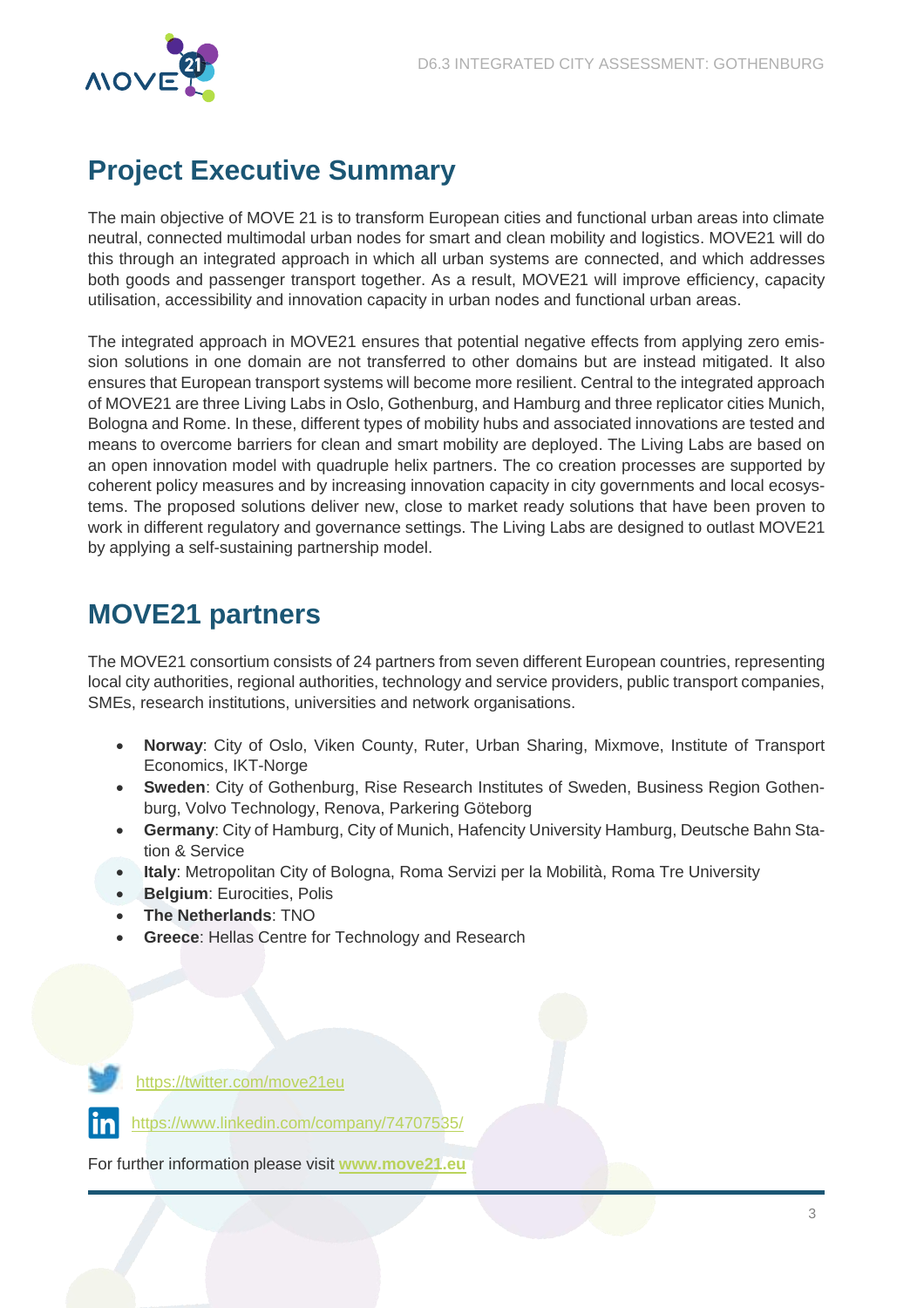

# <span id="page-4-0"></span>**Deliverable executive summary**

The Integrated City Assessment Gothenburg (D6.3) is based on deliverables D3.1, D4.1 and D5.1 and provides first insights in the contextual factors that need to be considered or altered for the development and deployment of the MOVE21 solutions. Special attention is devoted to the urban social layer (WP3), governance (WP4) and technological solutions and integration (WP5). The MOVE21 Living Labs are supported with a continuous knowledge brokerage process on these three topics. They are relevant for the current and future socio-technical contexts in the three Living Labs and for improving the innovation capacity in the cities. In D6.3, action plans how to handle the knowledge brokerage needs are developed with regards to the contextual topics and complemented with the Living Lab priority topics.

As part of the Living Lab planning phase, workshops and meetings have been organised with the quadruple helix partners in the Gothenburg Living Lab to discuss the needs and possible solutions for the three potential hub sites: Nordstan, Klippan and Lindholmen. D6.3 touches upon each test site and shortly describes the preliminary outcome of the co-creation process.

Deliverable 6.3 integrates first observations relevant for the Gothenburg Living Lab from D3.1, D4.1 and D5.1 to facilitate a knowledge brokerage process. Based on the input from WP3, WP4 and WP5 and the co-creation process so far, Gothenburg has identified priority topics and crossovers to other work packages. These topics and crossovers will be taken up in the knowledge brokerage process in years 2, 3 and 4 of the project. With regards to the urban social layer, priority topics such as the social use connected to the hubs, the social qualities of the sites and the impact of new urban development on the social layer have been identified. Priority topics related to governance circle around questions on the role of municipalities or how to overcome challenges related to e.g. legitimacy. How to combine technological and non-technological solutions as well as the alignment of technological solutions will be part of the knowledge brokerage process involving WP5.

The knowledge brokerage process will be continuous, i.e. responsive to the Living Labs' needs and progress. This requires the knowledge brokerage process to be flexible and tailor-made to each Living Lab with possibility to alter or change focus and plans. Due to this, the proposed action plans in D6.3 have a more detailed time and topic planning for the knowledge brokerage process in the short term. Further sessions, adapted to needs arising later can be arranged with yearly intervals, eventually more intensive towards the end of the project. Knowledge brokerage sessions are organized within the Innovation Co-Creation Partnerships together with experts from WP3, WP4, WP5 and WP6, but also other work packages based on actual needs and topics.

### <span id="page-4-1"></span>Key words

Integrated City Assessment, Living Lab Gothenburg, knowledge brokerage process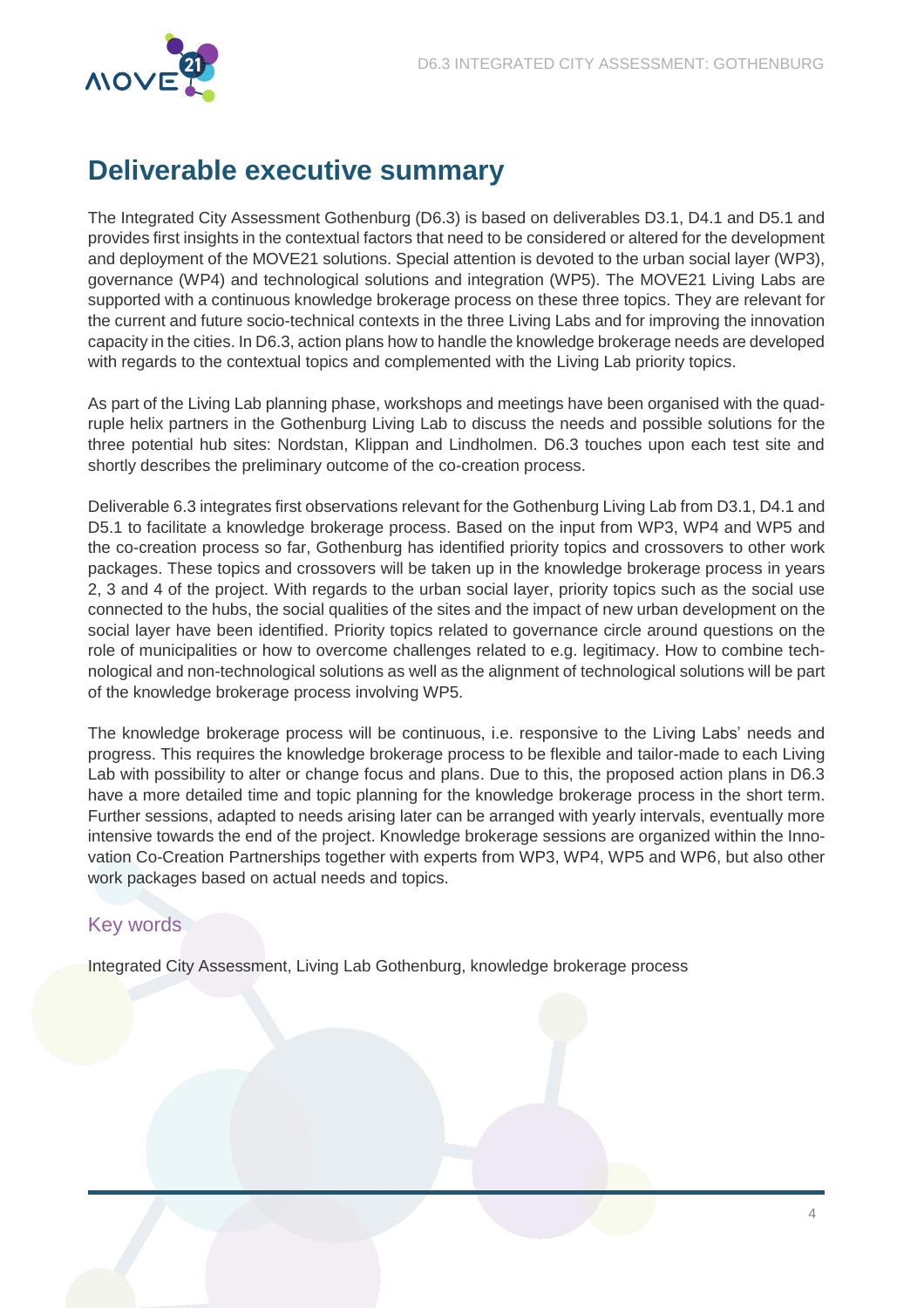

# Table of contents

| 2.1<br>2.2<br>STRUCTURE OF THE DELIVERABLE AND LINKS WITH OTHER WORK PACKAGES/DELIVERABLES 8<br>2.3 |
|-----------------------------------------------------------------------------------------------------|
|                                                                                                     |
| 3.1<br>3.2<br>3.3                                                                                   |
|                                                                                                     |
| 4.2                                                                                                 |
|                                                                                                     |
| 5.1                                                                                                 |
|                                                                                                     |
| 6.1                                                                                                 |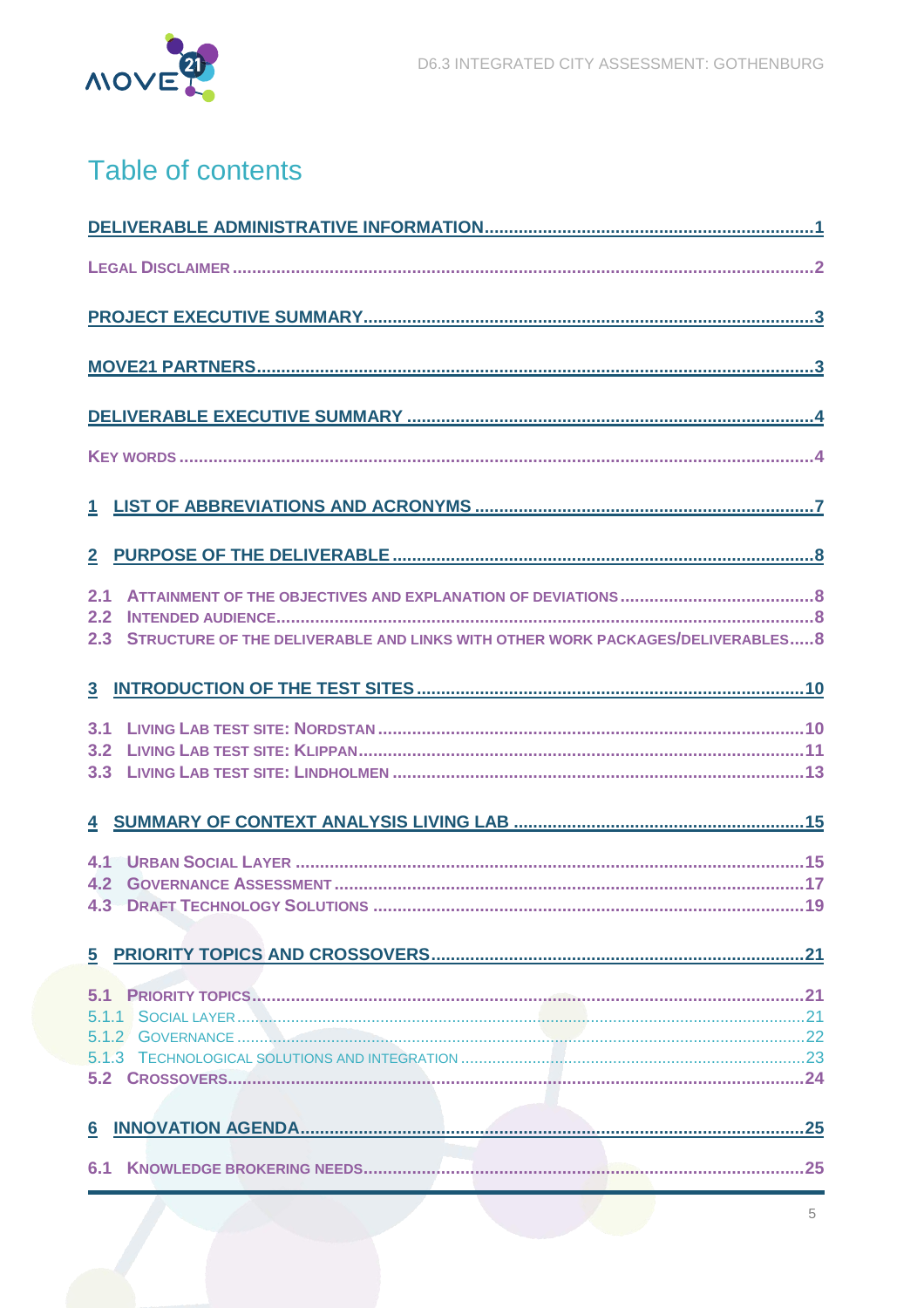

| 6.2 TIMING OF THE KNOWLEDGE BROKERING PROCESS IN THE LIVING LAB30 |  |
|-------------------------------------------------------------------|--|
|                                                                   |  |
|                                                                   |  |

# List of figures

| Figure 4: Timing of the knowledge brokerage process 2022-24 for the Living Lab Gothenburg30 |  |
|---------------------------------------------------------------------------------------------|--|

# List of tables

| Table 4: Time plan for the Knowledge Brokerage Sessions in 2022 and 2023 for Gothenburg LL31 |  |
|----------------------------------------------------------------------------------------------|--|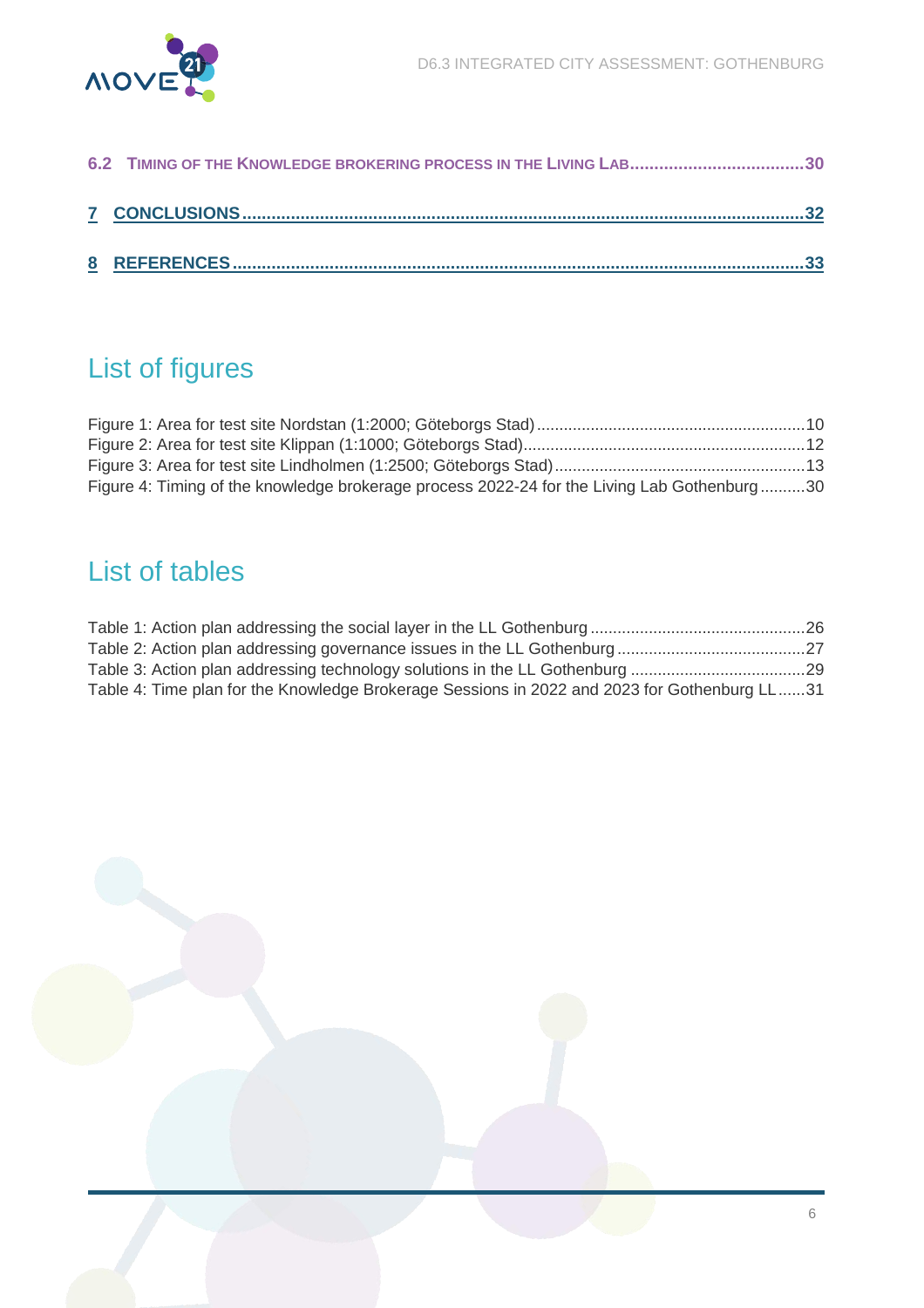



# <span id="page-7-0"></span>**1 List of abbreviations and acronyms**

| <b>Acronym</b> | <b>Meaning</b>                          |
|----------------|-----------------------------------------|
| <b>ICCPs</b>   | Innovation Co-creation Partnerships     |
| <b>KBS</b>     | Knowledge Brokerage Session             |
| <b>KPI</b>     | Key Performance Indicator               |
| LL             | Living Lab                              |
| <b>MaaS</b>    | Mobility-as-a-Service                   |
| PT             | <b>Priority Topic</b>                   |
| <b>TEN-T</b>   | <b>Trans-European Transport Network</b> |
| <b>TF</b>      | <b>Task Force</b>                       |
| <b>UMMS</b>    | <b>Urban Mobility Monitoring System</b> |
| <b>WP</b>      | Work Package                            |

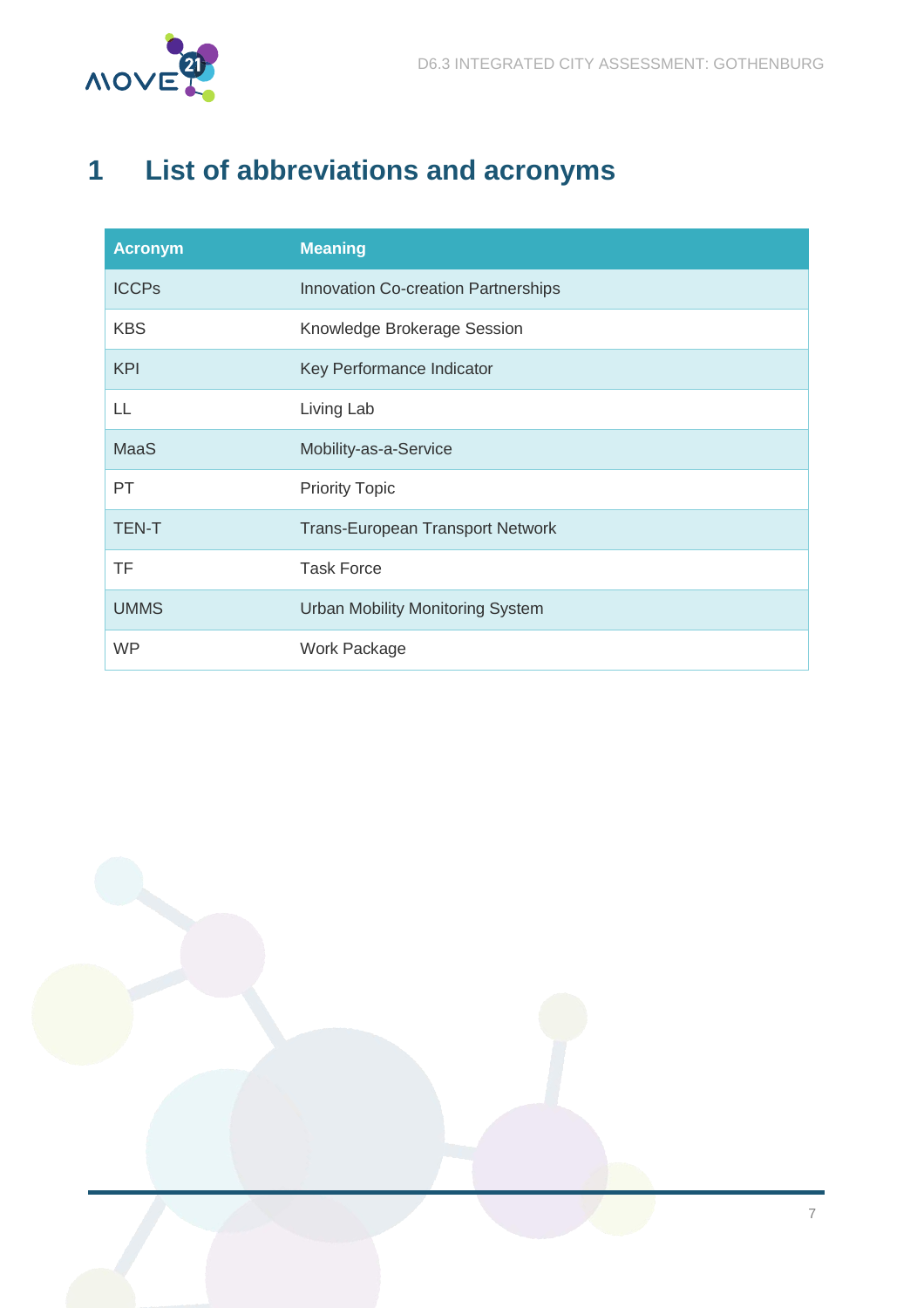

# <span id="page-8-0"></span>**2 Purpose of the deliverable**

The Integrated City Assessment is based on deliverables D3.1, D4.1 and D5.1 and provides first insights in the contextual factors that need to be considered or altered for the development and deployment of the MOVE21 solutions. Special attention is devoted to the urban social layer (WP3), governance (WP4) and technological solutions and integration (WP5). They are relevant for the current and future sociotechnical contexts in the Living Lab (LL) test sites and for improving the innovation capacity in the cities. Thus, the LL processes of co-creation, implementation, and upscaling activities should be supported with a continuous knowledge brokerage process related to these three topics. Based on the input from WP3, WP4 and WP5 and the co-creation process so far, the Gothenburg LL has identified priority topics and crossover topics. An innovation agenda is developed on how these topics and crossovers will be taken up in the knowledge brokerage process.

### <span id="page-8-1"></span>2.1 Attainment of the objectives and explanation of deviations

The objectives related to this deliverable have been achieved in full and as scheduled.

### <span id="page-8-2"></span>2.2 Intended audience

The intended audience of this deliverable are:

- Task Force of the Gothenburg LL, informed by the report summaries and incorporating the outcomes of this deliverable into their internal decision-making process.
- Knowledge transfer with stakeholders within the Innovation Co-Creation Partnerships (ICCPs), which contain a wide spectrum of stakeholders who might be interested in the information of this deliverable.
- WP-leaders as an up-to-date version of the activities and plans of the LLs.
- The general public and the academic community in particular, as this deliverable constitutes a body of knowledge that will be shared and replicated.

### <span id="page-8-3"></span>2.3 Structure of the deliverable and links with other work packages/deliverables

The deliverable D6.3 is structured in the following way: First, the purpose of the deliverable, intended audience and its structure as well as related WPs are explained in chapter [2.](#page-8-0) An introduction to the test sites, Nordstan, Klippan and Lindholmen, in the Gothenburg LL follows in chapter [3.](#page-10-0) Chapter [0](#page-14-0) summarizes the first findings from D3.1, D4.1 and D5.1 on, respectively, the urban social layer, governance, and draft technology solutions. Based on the discussions in the Gothenburg LL and the context analysis from WP3, WP4 and WP5, the identified priority topics are explained, also considering the social layer, governance and technological solutions and integration (chapter [0\)](#page-20-0). Potential crossovers between between WP3, WP4, WP5 as well as other WPs are elaborated. In chapter [0,](#page-24-1) the innovation agenda with the knowledge brokerage needs for the Gothenburg LL is described to make expert input and discussions as specific as possible at this stage of the project. The timing of the knowledge brokerage process is linked to the timeline of the Gothenburg LL. Chapter [7](#page-32-0) presents final conclusions of the Integrated City Assessment for Gothenburg and next steps.

This deliverable is connected to other work packages and deliverables as follows: WP6 coordinates and facilitates learning, testing, deployment and upscaling activities in the LL. An initial context analysis was performed in WP3, WP4 and WP5 which delivered input to D6.3 of WP6. Therefore, deliverable D6.3 is connected with deliverables D3.1, D4.1, and D5.1 as they provide the main input for chapter 4 about the context description and situational analysis. Deliverable D6.3 is also aligned with 6.2 and 6.4, as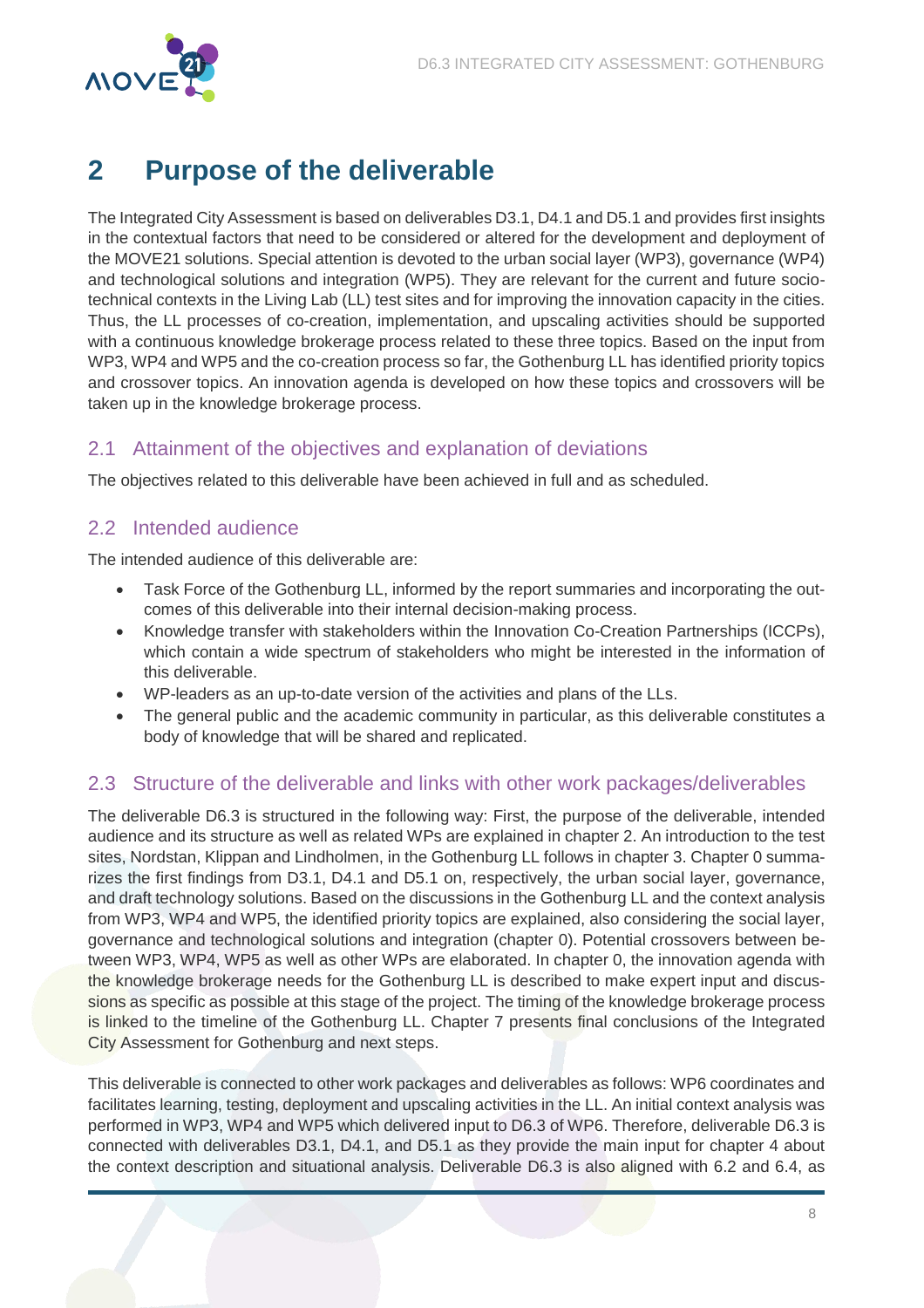

they have a shared structure and methodological framework, each of them applied in the LLs. WP6 again will provide solutions, data and insights for WP7 replication and take-up as well as for WP8 impact assessment. Deliverable 6.3 will be used as an input for 8.2 by incorporating specific strategic indicators to the KPIs in the UMMS. Lastly, D6.3 will be used as reference in D10.3, which will outline some measures for local end user and stakeholder involvement and bye-in.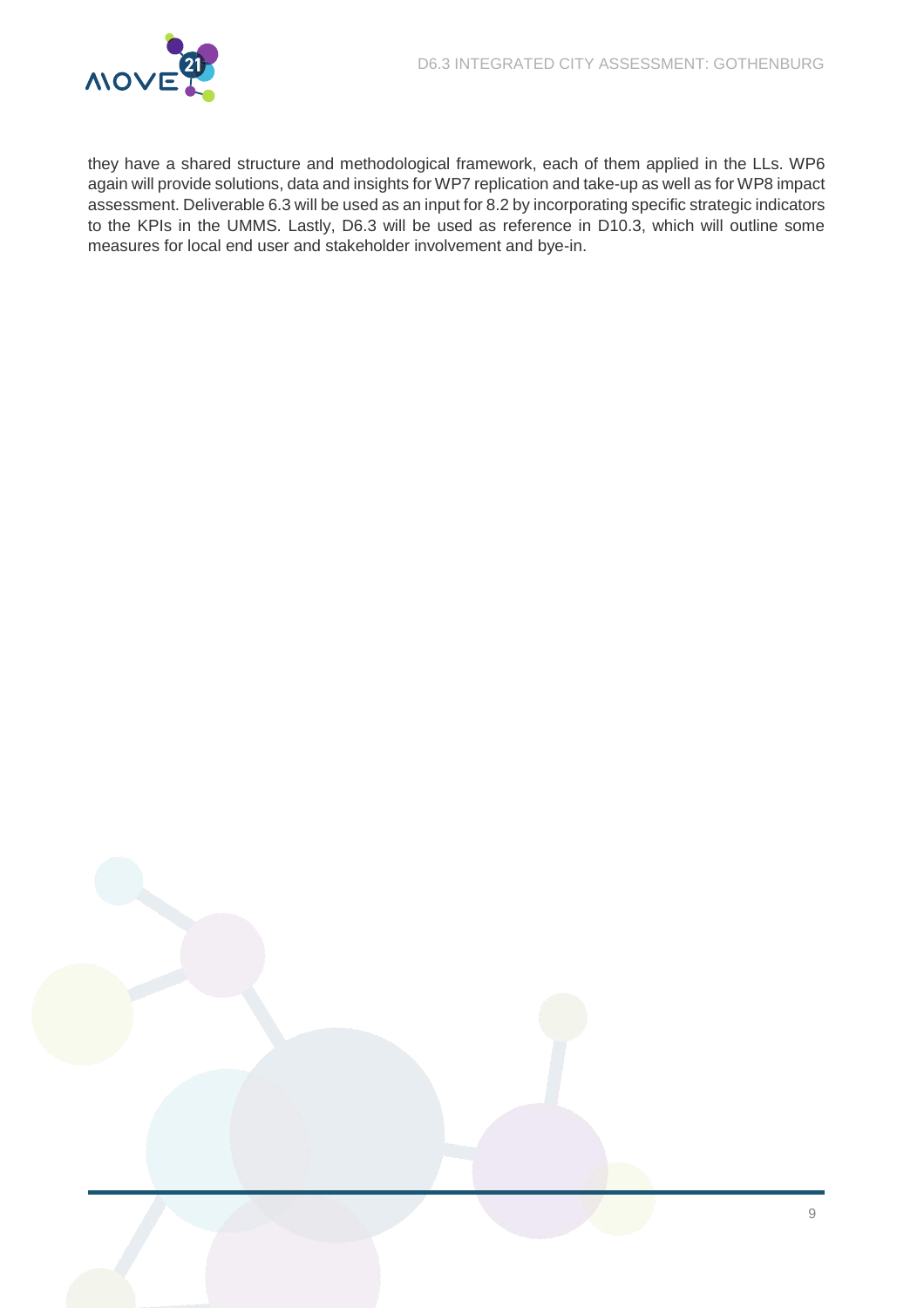

# <span id="page-10-0"></span>**3 Introduction of the test sites**

As part of task 6.1, workshops and meetings have been organised with the quadruple helix partners in the Gothenburg LL to discuss the needs, possible solutions and feasibility for the three sites: Nordstan, Klippan and Lindholmen. An introduction to each test site and the status of the co-creation process is shortly described in the following sections. The goal of these co-creating sessions in MOVE21 is to frame local problems, innovations, and solutions, and to assess and review local solutions as well as tailor innovations to the local context (cf. D6.1). The test sites in Gothenburg are of very different character, as described in the following sections, which means that based on the different needs and problems for each site, suitable solutions are elaborated in an iterative process, such as to promote liveability at Klippan and goods consolidation in Lindholmen.

### <span id="page-10-1"></span>3.1 Living Lab test site: Nordstan

Nordstan is a central district in the city of Gothenburg with Scandinavia's third largest shopping mall [\(Figure 1\)](#page-10-2). The mall is located between the main train station and a large public transport hub, Brunnsparken. The mall covers a total area of 306 000 m2 with approximately 200 businesses (including stores and offices) covering 70 000 m2. It is owned by five real estate owners. Over 6,000 people have their workplace here and there is a parking garage with room for 2,700 cars. Goods are delivered through a 1.5 km long underground tunnel.

<span id="page-10-2"></span>

Figure 1: Area for test site Nordstan (1:2000; Göteborgs Stad)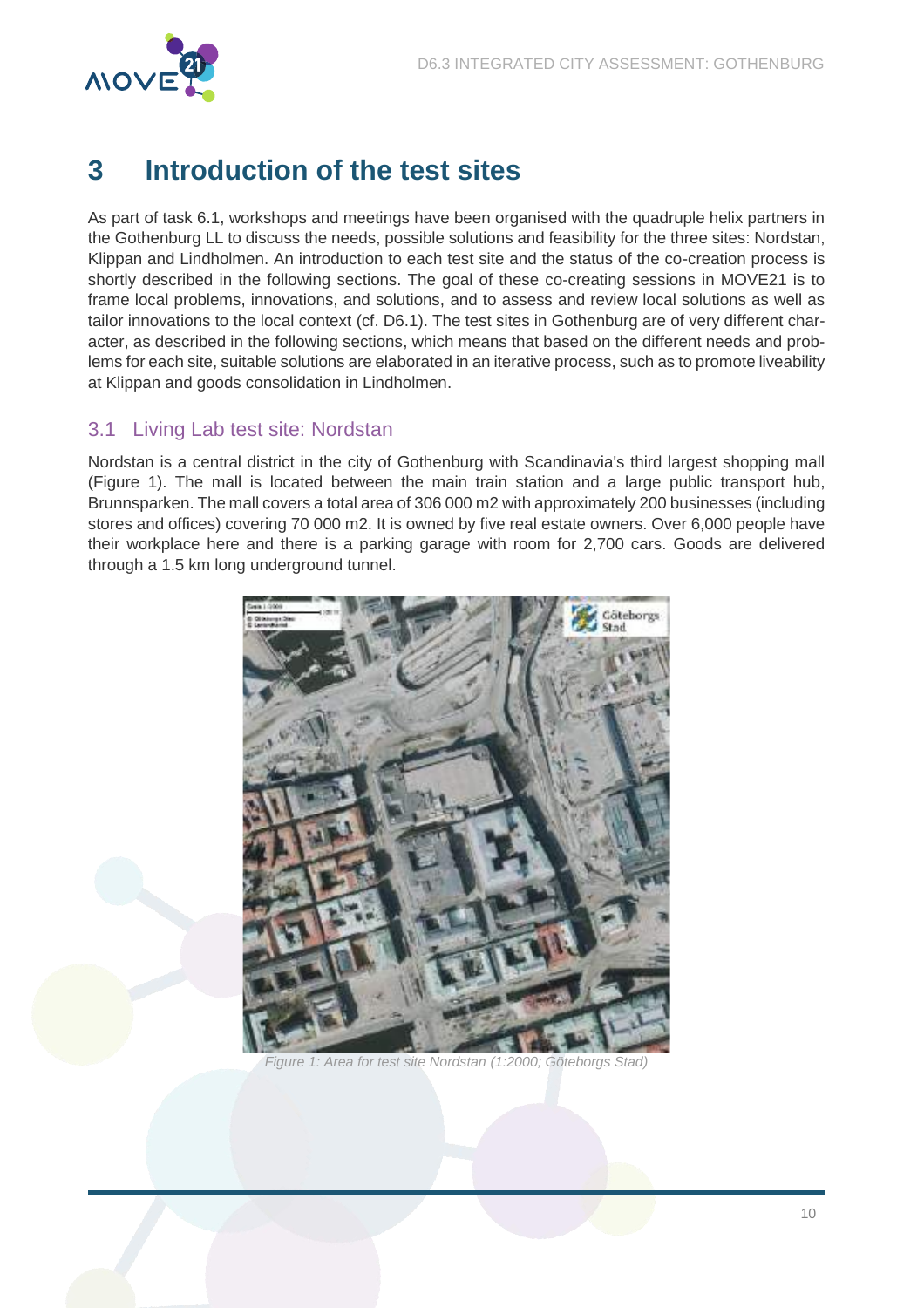

Over the next years, the area will change due to major infrastructure projects such as a new boulevard north of the mall, Västlänken<sup>1</sup>, an approximately 6 km long train tunnel under central Gothenburg [\(Gö](#page-33-1)[teborgs Stad \(2022\): Stadsutveckling Göteborg](#page-33-1) – Västlänken. Retrieved on 2022-03-28 from [https://stadsutveckling.goteborg.se/projekt/vastlanken/.\)](#page-33-1), or the new quarter above Gullbergstunneln (Göteborgs Stad, 2022 – [Centralområdet\)](#page-33-0). Västlänken will increase capacity for regional and commuter trains, making it easier to travel by public transport, and will affect traffic flows in the whole area of Nordstan and Brunnsparken. With regards to goods transport in the area, different actors have started to test a city logistics hub in parts of Nordstan's underground tunnel. This Swedish research project (Smoovit project (2020). System of systems for [sustainable urban goods transport. Retrieved on 2022-](#page-33-2) [03-24 from https://smoovit.se/.\)](#page-33-2) is relevant to MOVE21 due to its vicinity and the related aim to reduce transports from/to Nordstan by consolidating goods in an external logistics hub. Goods will be loaded onto smaller-zero emission vehicles for further distribution.

As part of task 6.1, workshops and meetings have been organised with the quadruple helix partners in the Gothenburg LL to discuss needs and possible solutions for Nordstan.

In a first step, the following criteria have been identified as most important to work with:

- flatten peak curves
- test combined solutions for goods delivery with innovative partners
- improve accessibility for and parking of bicycles
- improve signage in the area
- create a feeling of Gothenburg's "living room"
- improve security for visitors of the shopping center

The proposed solutions for the test site in Nordstan are about improving accessibility for small vehicles and bikes (including cargo bikes), creating a new zero emission micro mobility hub with focus on handymen service technicians, combined with measures to improve the attractiveness of the site for cyclists (bicycle cluster) and favour slow modes. How to best combine goods and personal transport is currently the major focus of the discussion on which solutions to implement.

### <span id="page-11-0"></span>3.2 Living Lab test site: Klippan

 $\overline{a}$ 

The area is located about 4 km west from Gothenburg's city centre. It is currently dominated by vehicle traffic from a heavily frequented urban highway and public transport route, Oscarsleden, separating Jaegerdorffsplatsen and the ferry stop Klippan [\(Figure 2\)](#page-12-0). Due to the proximity to the water, large open windy spaces are dominating at Klippan too. Tram and bus station next to the local ferry which crosses the river to Eriksberg on Hisingen and long-haul ferry station (TEN-T to/from Germany) are accessible for commuters to local businesses, housing and other visitors.

<sup>1</sup> Västlänken is part of the so-called Västsvenska paketet (Western Sweden infrastructure package), a package of transport infrastructure investments over 20 years [\(Trafikverket \(2022\): Västsvenska paketet. Retrie](#page-33-3)[ved on 2022-03-30 from https://www.trafikverket.se/vastsvenskapaketet.\)](#page-33-3).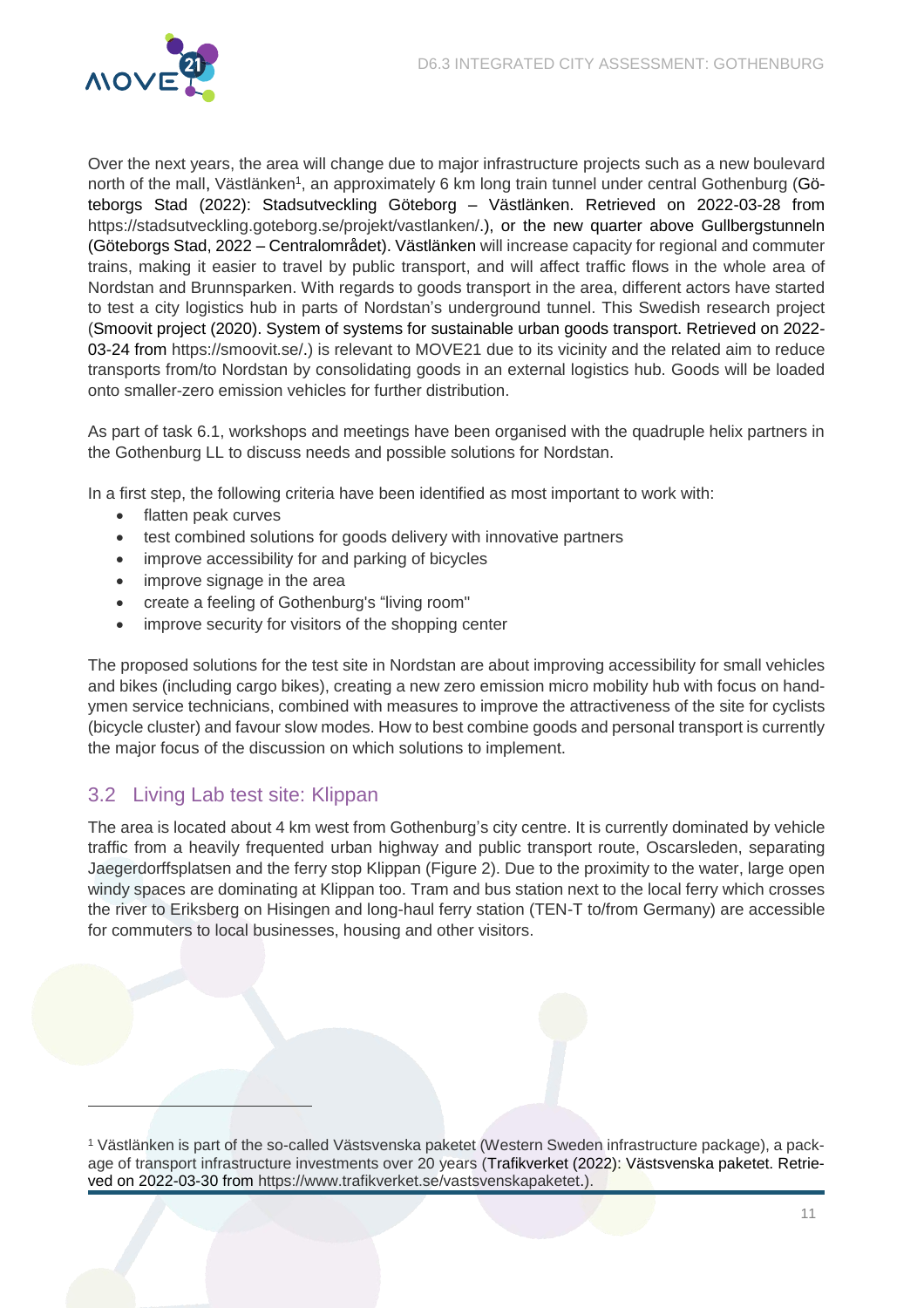



Figure 2: Area for test site Klippan (1:1000; Göteborgs Stad)

<span id="page-12-0"></span>The Klippan area will undergo significant changes in the coming years, with a residential area and school being built next to the local ferry (Carnegiekajen), the long-haul ferry station leaving Klippan, and office and service/sports buildings being developed south of the highway [\(Göteborgs Stad \(2021\): In](#page-33-4)[vesteringsplan 2022-2031. Retrieved on 2022-03-28 from https://www4.goteborg.se/prod/In](#page-33-4)[traservice/Namndhandlingar/SamrumPor-](#page-33-4)

[tal.nsf/7B1968ABF212B0C7C125869C002F0360/\\$File/37.%20Bilaga%201%20Textbilaga%20Investe](#page-33-4) [ringsplan%202022\\_2031.002.pdf?OpenElement\)](#page-33-4). This will significantly affect the nature of visits and users in the area since there will be more necessary and optional activities (cf. D3.1). Further, it will affect transport flows as parking space will be reduced and heavy traffic will decrease as the long-haul ferry station will be moved.

As part of task 6.1, workshops and meetings have been organised with the quadruple helix partners in the Gothenburg LL to discuss the needs and possible solutions for Klippan.

In a first step, the following criteria have been identified as most important to work with:

- increase road safety for pedestrians and cyclists
- reduce pedestrians' and cyclists' exposition to noise and wind
- **•** improve accessibility for the disabled
- **•** contribute to reducing traffic flows
- increase the use of urban water ways
- allow for more effective land use
- provide better information about different means of transport
- be able to adapt to future changes
- contribute to the area becoming more lively
- increase security for pedestrians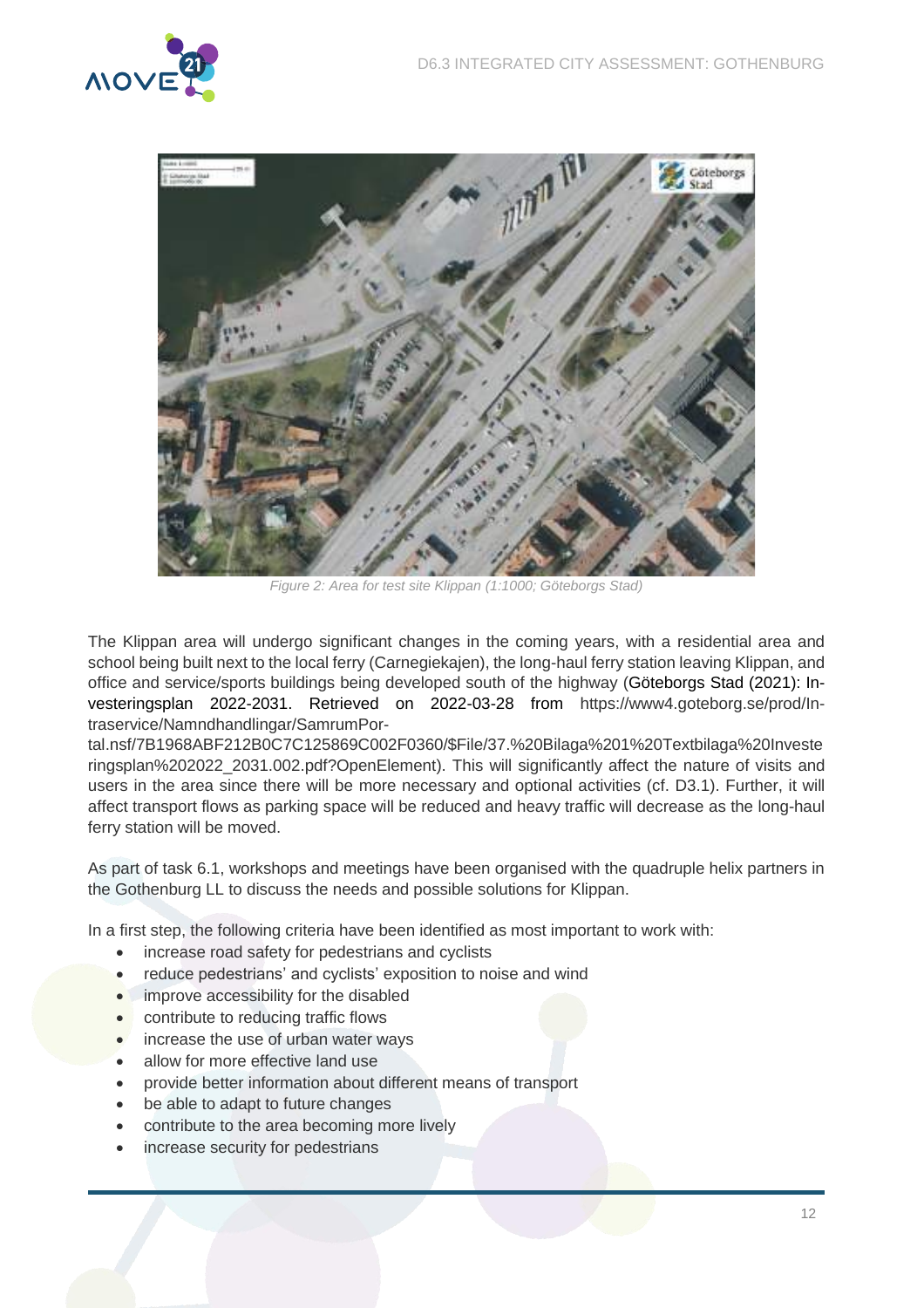

There are many opportunities for increasing the efficiency of Klippan, making it a major public transport hub, yet the challenge is to make it attractive for passengers and stimulate modal shift especially when changing transport modes. Another challenge comes from the segregated nature of the area; it does not feel like one site at all, especially for those using slow modes of transport. The proposed solutions for the test site Klippan are mostly about improving accessibility and safety for non-motorised passengers, consolidation of small deliveries, and measures to improve information and signage in the area, to create a feeling of a "hub site". The proposed developments for this site consider a seamless switch and technological solutions for Park and Ride to incentivize parking your car and using other modes of transport, combined with car charging infrastructure. The most important need regarding goods transport that came up under the discussions was focused on the installation of a recycling barge to make use of the urban waterways and improve goods transport efficiency and reduce the use of urban space and transport to and from the station. How to best combine goods and personal transport is currently the major focus of the discussion on which solutions to implement.

### <span id="page-13-0"></span>3.3 Living Lab test site: Lindholmen

The Lindholmen area situated on the northern side of the river Götaälv, has become the most knowledge-intensive and expansive area in Gothenburg, and an important hub for the expanding city [\(Figure 3\)](#page-13-1). 25,000 people spend time here every day and this number is expected to double over the next five years. Lindholmen is an attractive and stimulating environment, home to two universities, 375 businesses, six secondary schools, the Gothenburg Film Studios as well as Lindholmen Science Park.



Figure 3: Area for test site Lindholmen (1:2500; Göteborgs Stad)

<span id="page-13-1"></span>1. Lindholmen is an area undergoing constant change in the coming years, as the area is being densified with more offices, and residential units are added. Another important addition on the North end of Lindholmen area is the Karlastaden area, with Scandinavia's highest skyscraper and a whole block being built including offices, hotel and 2000 residential units [\(Göteborgs Stad \(2022\):](#page-33-5)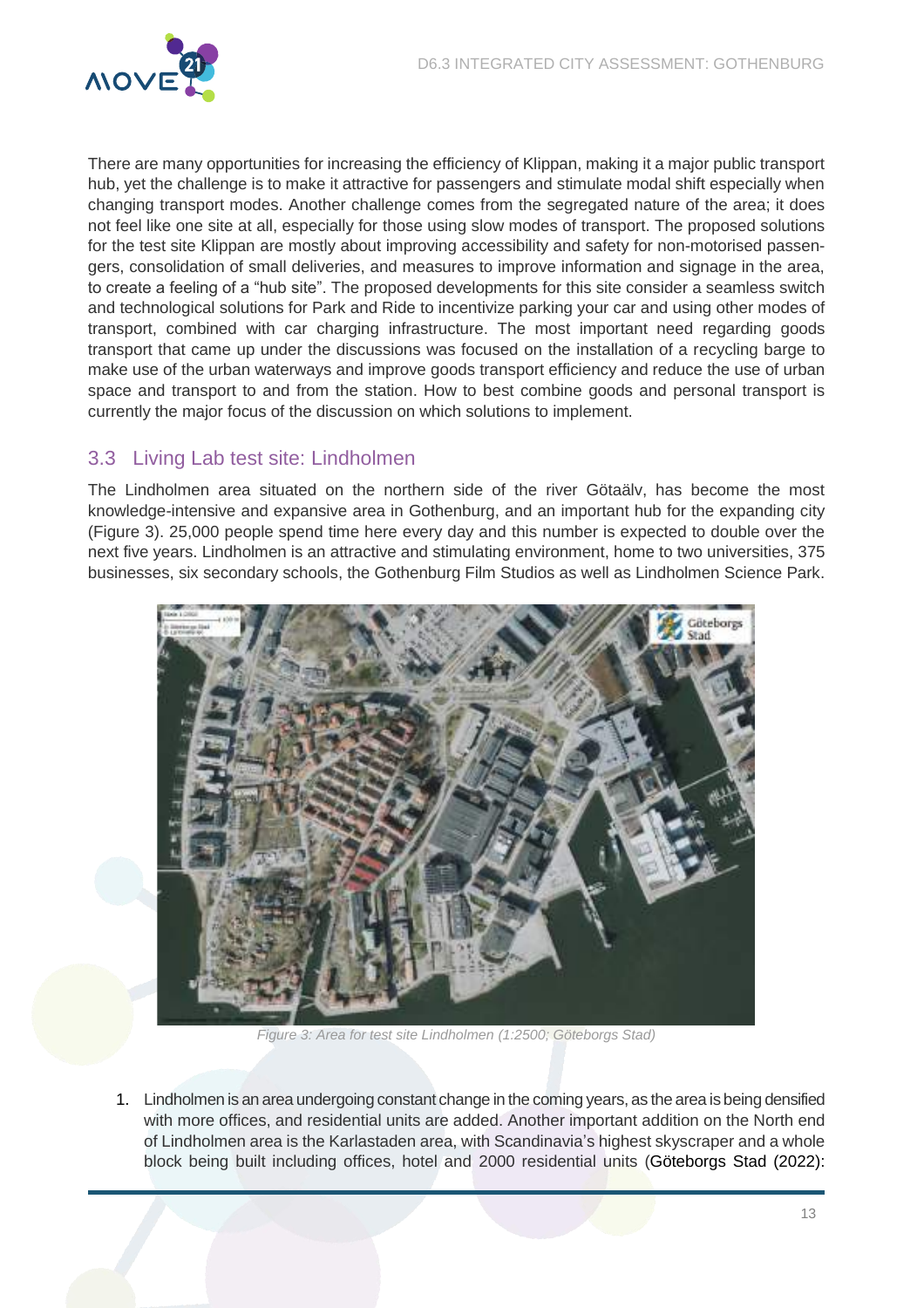

Stadsutveckling Göteborg – [Centralområdet. Retrieved on 2022-04-12](#page-33-5) from https://stadsutveck[ling.goteborg.se/projekt/centralenomradet/.](#page-33-5)

[Göteborgs Stad \(2022\): Stadsutveckling Göteborg](#page-33-5) – Karlastaden. Retrieved on 2022-03-28 from [https://stadsutveckling.goteborg.se/karlastaden.\)](#page-33-5). This will significantly affect transport flows in the area as more residents will live in the area, together with offices and hotels, leading to another mix of services and functions. In order to improve public transport in/to the area, a new tram line (Göteborgs Stad - [Lundby\)](#page-33-0) will be build.

As part of task 6.1, workshops and meetings have been organised with the quadruple helix partners in the Gothenburg LL to discuss the needs and possible solutions for Lindholmen.

In a first step, the following criteria have been identified as most important to work with:

- contribute to the area becoming more lively
- be able to adapt to future changes
- contribute to reducing traffic flows
- improve land use
- increase the use of urban water ways

<span id="page-14-0"></span>The proposed solutions for the test site Lindholmen are mostly about scaling up and expanding the delivery consolidation solutions already present with new services in the area, Lindholmsleveransen [\(Renova \(2021\): En mikroterminal för transport av avfall, gods och paket. Retrieved on 2022-03-30 from](#page-33-6)  [https://www.renova.se/produkter-och-tjanster/fler-tjanster/lindholmsleveransen/.\)](#page-33-6); combined with measures to improve accessibility for micro mobility and bikes. How to best combine goods and personal transport is currently the major focus of the discussion on which solutions to implement.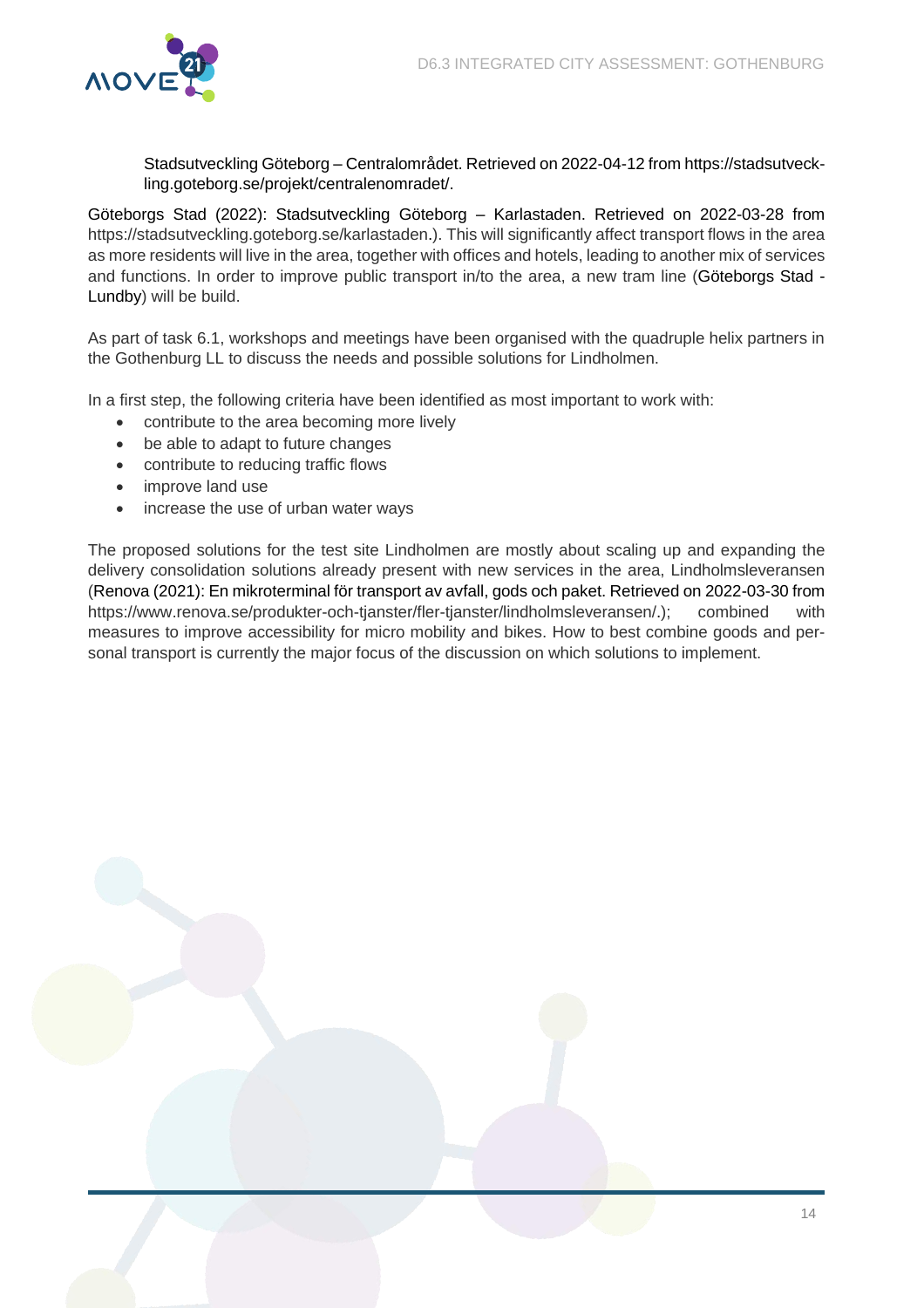

# <span id="page-15-0"></span>**4 Summary of Context Analysis Living Lab**

The Oslo, Gothenburg and Hamburg Living Labs in MOVE21 are places where co-creation, implementation, and upscaling activities for the non-technological and technological mobility solutions will take place for further two-way replication in collaboration with the replicator cities of Munich, Bologna and Rome. This implies efforts to increase innovation capacity in the cities and the local ecosystems. The Living Labs are designed to outlast MOVE21 with the aim to create long lasting change and impact. To begin with, D3.1, D4.1 and D5.1 have observed contextual factors for this process in the cities which are summarized here in the following sections. This chapter gives a summary for the city of Gothenburg.

### <span id="page-15-1"></span>4.1 Urban Social Layer

The main objective of Deliverable 3.1 was to perform a spatial contextualization of the LLs based on urban analysis and location-based needs (preferences). It is aligned with Task 3.2: Spatial context analysis assessment and framework, which feeds into the Integrated City Assessments for Oslo, Gothenburg and Hamburg (D6.2, D6.3 and D6.4) as well as the evaluation tasks in WP8. This task provides a framework and performs location assessments of LL test areas based on urban analysis and considering several typologies of spatial contexts. The aim of D3.1 is also to offer a comprehensive approach that triggers conversations and observations. Specifically, the results depict some socio-spatial characteristics of the hub candidate locations relevant for consideration in further studies, analysis, and eventually spatial proposals.

The test site areas are approached from different levels of analysis: urban and local. The urban-scale level considers the areas within the greater urban context with measurements such as its impact on the social fabric or its level of physical integration within the overall city street network. The local-scale level focuses on activities, optional and necessary, performed in the spatial environment surrounding the case-study locations. Regarding activities of social uses, some general guidelines to recommend types of activities, functions and services from D3.1 are shortly described below.

For Gothenburg in general it can be stated that there is an observable division north and south of the river, with hard infrastructure (railways and highways with high urban integration) along the river strengthening this division. Nordstan is directly located in the city centre and benefits from this centrality and its cluster of activities. In comparison, Lindholmen and Klippan are located in more mono-functional and isolated areas.

The assessment in D3.1 for the test areas can be summarized as follows:

#### Nordstan:

- Connection to the rest of the city: The location Nordstan has a high connection due to the highway that runs parallel to the river. It also should be considered within the TEN-T corridor nodes, for their proximity to the central railway station.
- Connection at local scale for walkability: Especially the city centre is walkable in Gothenburg, consequently, the Nordstan hub has a high potential to be accessed by active modes.
- Connection to main corridors: The hub location Nordstan is not located in the main corridors highlighted by the index in D3.1.
- Functional distribution: The location Nordstan is directly located in the city centre and benefits from this centrality and its cluster of activities.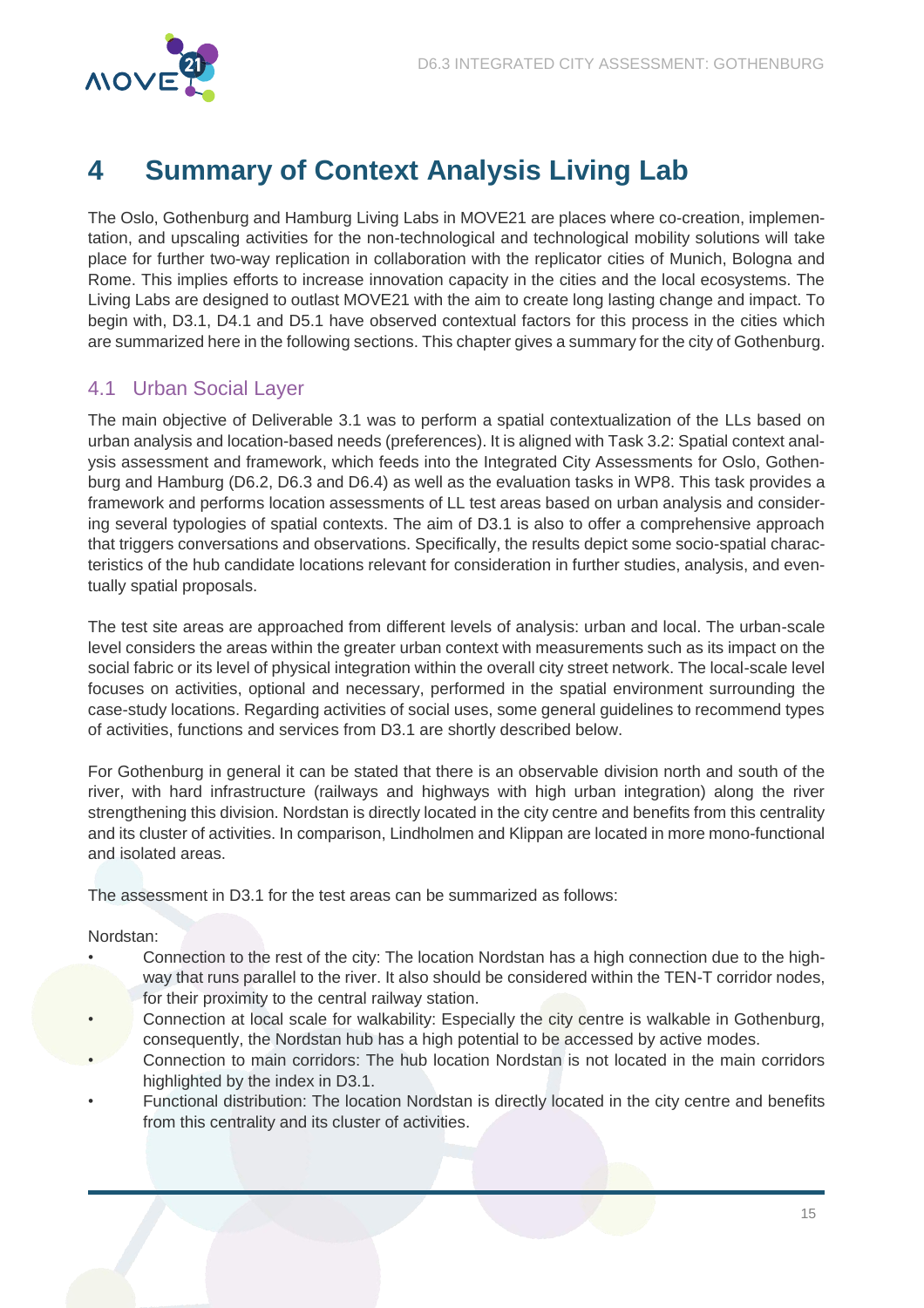

- Mix of functions/activities: The hub in Nordstan has a high density and diversity of activities, both optional and necessary. Mobility activities cluster around the central station and workplaces.
- Popularity: The hub in Nordstan is in the most popular area of the three test sites in Gothenburg.

Recommendations for activities of social uses at the hub location Nordstan – Type 1 [Dense | high integration high vitality], cited from D3.1:

*"Those h*ubs located in places with a critical mass of urban vitality are within city centres and areas that cluster high levels of all types of activities, and high levels of walkability. Consequently, the potential social use connected to the hubs should consider the use of the existing customer base and pedestrian volumes, as well as the existence of places of origin and destination of trips. Hubs in these locations could consider their use within a multi-purpose mobility scheme.*"*

Klippan:

- Connection to the rest of the city: Klippan has a high connection due to the highway that runs parallel to the river, thus it should be considered within the TEN-T corridor nodes, for their proximity to the central railway station.
- Connection at local scale for walkability: Klippan has a high local integration towards the south. In addition, it includes major waterway connections both at local and TEN-T level, along with Lindholmen (local waterway travel). In comparison to Nordstan, it is located in more mono-functional and isolated areas.
- Connection to main corridors: The hub location Klippan is not located in the main corridors highlighted by the index in D3.1.
- Functional distribution: Klippan is located in areas with lower density and diversity of activities than Nordstan, with less capacity for creating pedestrian flows.
- Mix of functions/activities: The hub at Klippan has a low concentration of both optional and necessary activities, with a slight turn toward the category of leisure-related activities in the north and south following the river border.
- Popularity: The location has a low number of visits to places compared to the other locations.

Recommendations for activities of social uses at the hub location Klippan – Type 4 [Segregated | High integration low vitality], cited from D3.1:

*"Those hubs located in areas that constitute "walkable units" and* are well connected to the rest of the city or to a main street. *[…]*, these areas also present a low level of vitality. Its *performance as "walkable units" could favor multipurpose trips in synergy with the activities found in them, aiming for a catalytic*  effect attracting additional functions and services.*"*

#### Lindholmen:

- Connection to the rest of the city: The location of Lindholmen has a lower connection but it is still close to one major road that connects the rest of the city.
- Connection at local scale for walkability: Lindholmen has a low local integration. It should also be considered that the connection for non-motorized passengers and public transport is possible via the ferry ("Älvsnabbaren") that connects Lindholmen with the city centre (Stenpiren) every 6 minutes and free of charge. In comparison to Nordstan, it is located in more mono-functional and isolated areas.
- Connection to main corridors: The hub location Lindholmen is not located in the main corridors highlighted by the index in D3.1.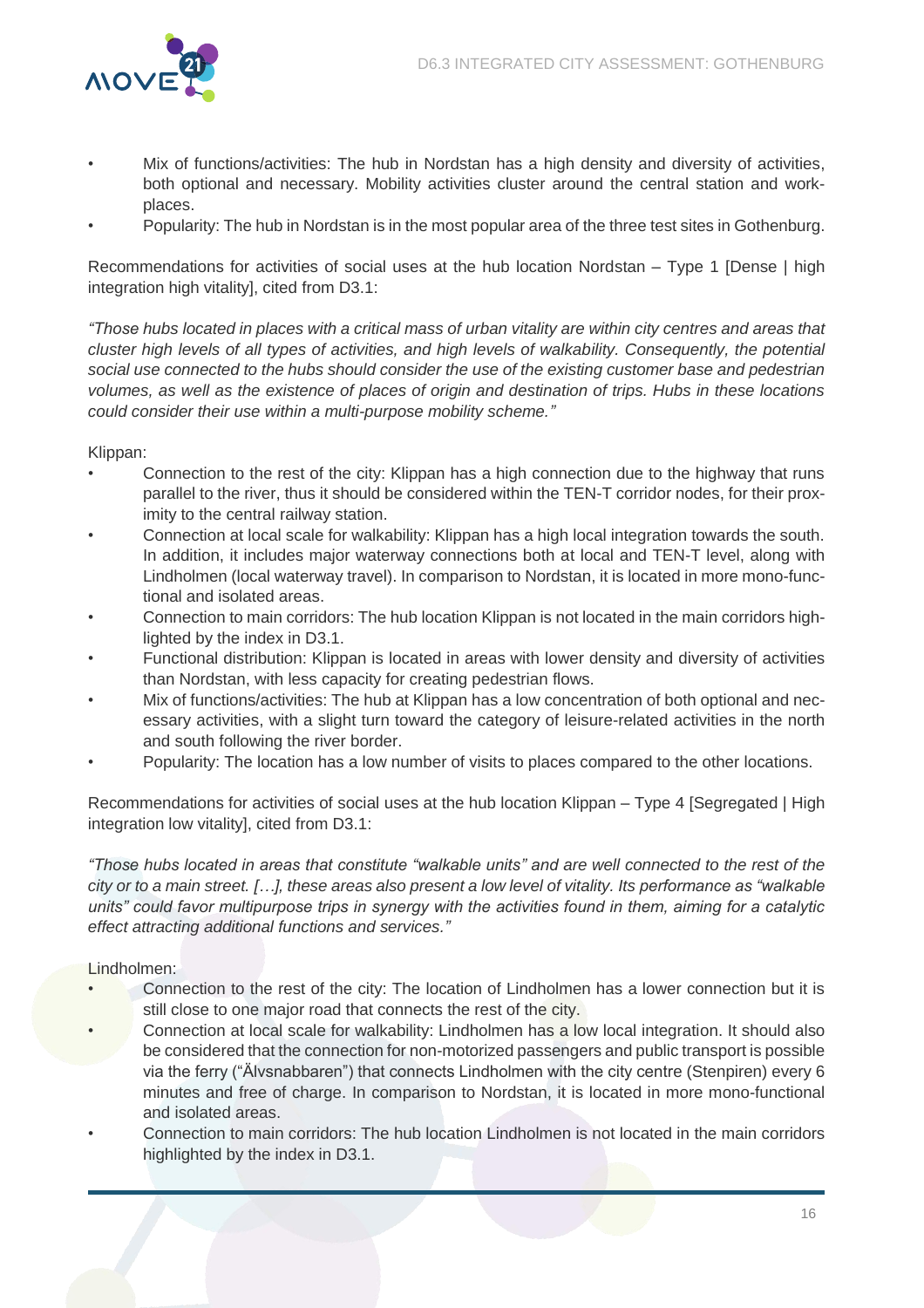

- Functional distribution: Lindholmen is located in areas with lower density and diversity of activities, with less capacity for creating pedestrian flows. The hub has a higher concentration of necessary activities than optional.
- Mix of functions/activities: The hub in Lindholmen is connected to education and workplaces, an innovation environment.
- Popularity: The location of Lindholmen is moderately popular. Lindholmen's most visited type of place is the workplace, followed by hotels.

Recommendations for activities of social uses at the hub location Lindholmen – Type 2 [Disperse | Low integration high vitality], cited from D3.1:

*"*Those hubs located in areas with a low density of services and activity are also less walkable and less connected to the rest of the city. Potential uses of a hub could provide these areas with services that are missing, in the direction of social justice and equal access to basic services. This process would intend to create a new flow of pedestrians towards the use of this one service in the area driven by necessity and potentially activate inactive public spaces with single-purpose trips. The result of implementing hubs with social activities in these areas is expected to be more noticeable than in dense, wellfunctioning popular areas.*"*

### <span id="page-17-0"></span>4.2 Governance Assessment

Deliverable D4.1 provides the initial governance assessment for the Oslo, Gothenburg and Hamburg Living Labs, as well as a state-of-the-art in the field of governance innovation, including a literature overview and a case study of the city of Antwerp. The review describes different roles that the municipalities can assume when dealing with urban experiments and mobility governance. These are context dependent, but may include roles such as promoter, enabler, architect or provider. In addition, the review outlines the factors that define a successful governance process (inclusivity, accountability, impartiality, administrative competence, learning capacity, timeliness) and successful process outcome (diversity, connectivity, polycentricity, redundancy and directionality). Furthermore, it touches upon the importance of learning in the process of experimental governance, particularly through questioning the underlying assumptions and societal structures, and reformulating the problem itself. In addition, the case study of Antwerp gives an example of mobility governance, featuring good practices and strategies that could be adopted within MOVE21 and broadly, by the participating cities.

The results from the governance assessment of Gothenburg are provided in the following, not including the general overview of the mobility landscapes in the city (cf. D4.1). The assessment is based on four parameters, for which a set of questions was drafted, forming the basis for the interviews with key persons within the Gothenburg LL:

Policy and regulation:

- Strategic documents set the general direction for MOVE21 solutions, such as the Environment and Climate Strategic Programme 2030 (Göteborgs Stad 2020) with the main goals that the solutions must contribute to. The Traffic Strategy (Göteborgs Stad 2014 Traffikstrategi) and Strategy for Green and Accessible Metropolis (Göteborgs Stad 2014 Grönstrategi) are some of the other potentially relevant strategic documents (cf. D4.1).
- In terms of urban development, relevant instruments include guidelines for mobility and parking when constructing new buildings, building permits, planning programs and detailed development plans (such as Göteborgs Stad 2014 Traffikstrategi, Göteborgs Stad 2022: Detaljplan Nordstan), and a masterplan for Gothenburg (Göteborgs Stad: Översiktsplan).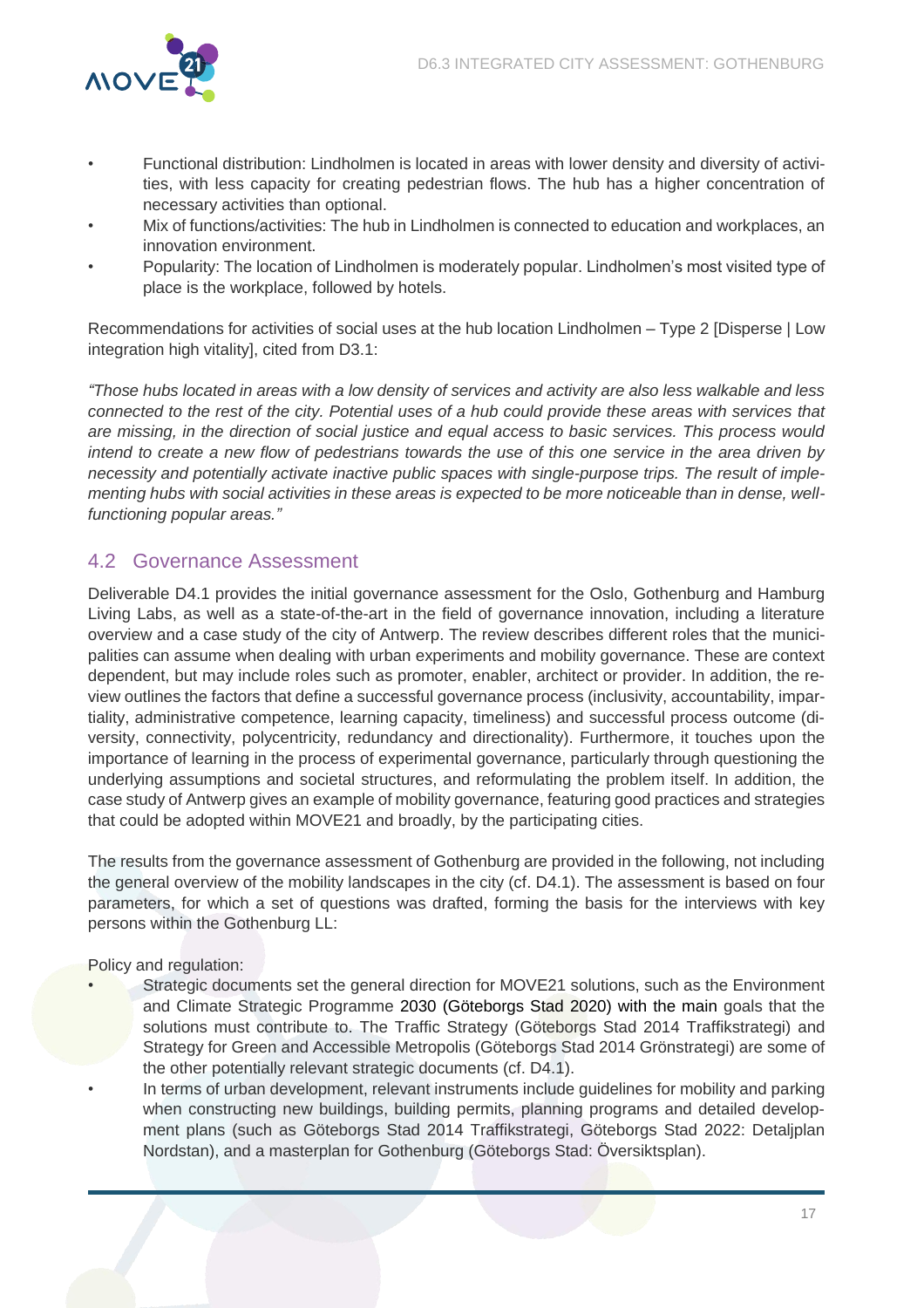

• These policies and policy instruments are not expected to provide any friction for demonstration projects, yet it depends on the design of the demonstrations and if it requires stakeholder consultations and/or approval from the Planning and Building Committee.

#### Stakeholders:

Stakeholders were identified in D4.1 for the individual test sites (cf. D4.1) with the conclusion that some stakeholders are potentially underrepresented in the Gothenburg LL, such as property owners, transport and logistics companies, and end users. Based on needs and possible contributing organisations, the stakeholder groups will change during the course of the project. This is a relevant point that the Gothenburg LL has been working and will further work within its stakeholder involvement process, moreover it will be taken up in the knowledge brokerage process with WP4 (cf. [Table 2\)](#page-27-0).

Risk factors related to stakeholders for the LL:

- User involvement is seen as a weakness. It can be strengthened by several platforms and process blueprints that can provide input to support a proper end-user and citizen dialogue, such as for instance, Safety Walks, summer pedestrian streets, the Freight Network. For user involvement in MOVE21, Gothenburg LL can build upon existing citizen involvement processes of the the City Planning Department for capturing needs, concerns, problems, and cooperation interests of citizens and other stakeholders.
- Cross-departmental working groups meet in both investment projects and planning processes. However, no structures exist for continuous collaboration outside of the boundaries of such initiatives.
- In the longer term, the interviewees raised the issue related to the responsibility for the sustainability of the LL beyond MOVE21 lifetime and upscaling of tested solutions. This relevant point has been part of the discussions on MOVE21 solutions for each test site, and will also be discussed as part of the knowledge brokerage process with WP4 and other relevant WPs such as WP6 and WP9 (cf. [Table 2\)](#page-27-0).

#### Legitimacy:

- Legitimacy concerns may arise when trying to test new functions in the urban environment. Conflicts could become visible when the development of innovative solutions moves to a more detailed level.
- Importance of managing the societal acceptance and ensuring compliance with existing institutions: mobility and transport matters are something that local stakeholders, including the citizens, find important and are vocal about. In Gothenburg for instance, a new political party was formed to protest the construction of the West Link and related congestion taxes.
- Traffic safety and accessibility are two important legitimacy considerations, and test site-specific risk analyses should be performed to minimise risks associated with these aspects as activities advance.
- Extending and sustaining the solutions beyond the project timeline is crucial to public buy-in: Permanent developments and long-term value creation must be communicated and demonstrated, linked together with existing projects and city planning overall. Considering e.g., piloting fatigue as in innovation dense areas such as Lindholmen or linking and aligning with urban development such as in Klippan over the next five to ten years.

As Gothenburg LL considers these legitimacy issues as most relevant, we will include these challenges in our knowledge brokerage sessions with WP4 and other relevant WPs (cf [Table](#page-27-0)  [2\)](#page-27-0).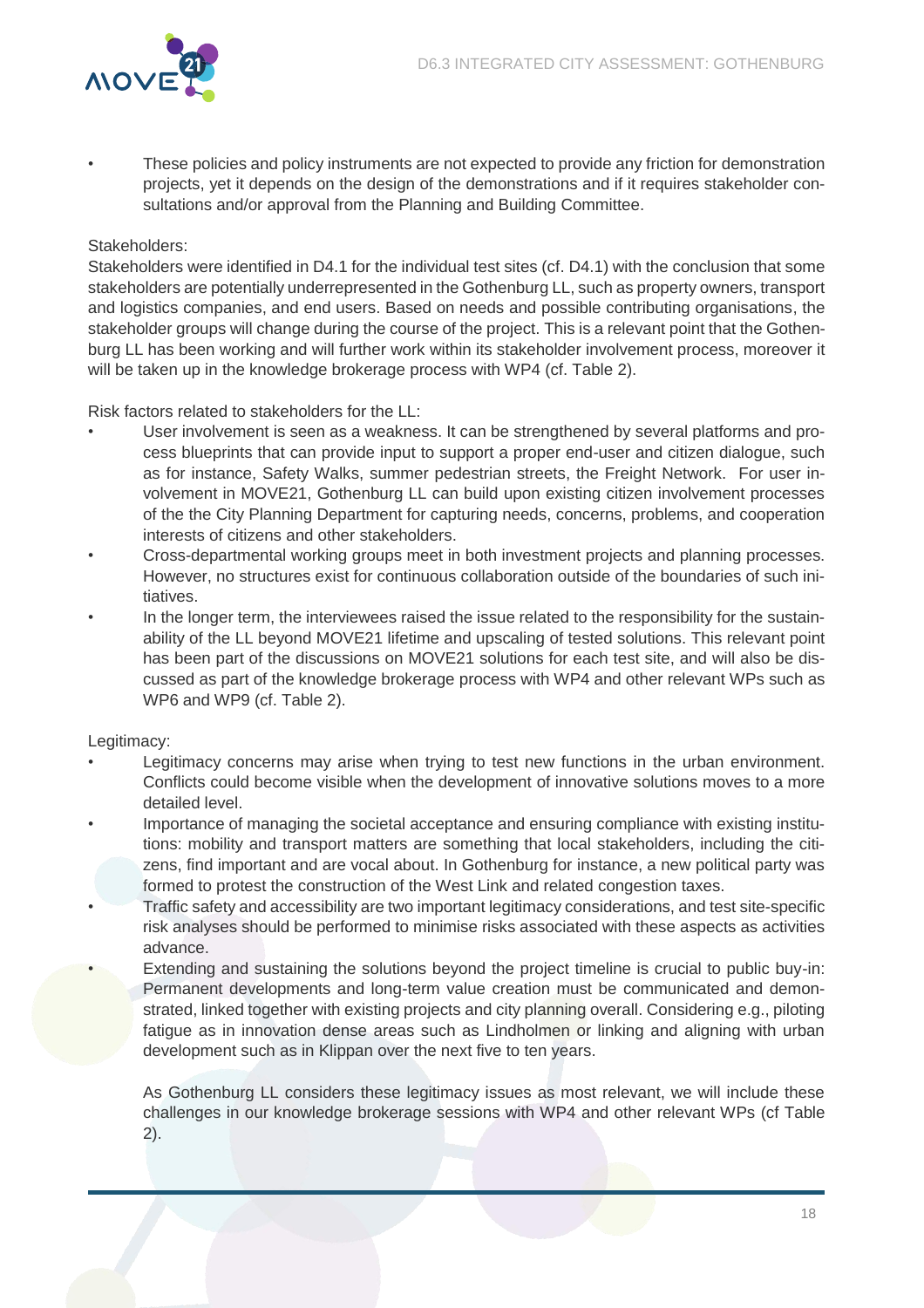

#### Resources:

- Lengthy planning processes and time constraints represent one potential issue.
- Concerns over spatial resources were also raised: if physical assets are to remain in the area permanently, landowners and real-estate owners are key stakeholders to involve.
- Competition over space is tightly linked to competition between different private actors present in the area, particularly a concern in high density areas such as Nordstan. This issue will be explored in the project, through negotiating with such actors and linking several initiatives.

The report D4.1 rounds up with a set of general observations, which reflect on the similarities between the three cities in connection to the results of the literature review and the case study. First, it is concluded that fragmented governance justifies broad engagement of stakeholders, particularly underrepresented groups and groups that may form opposition to the project. In D4.1, the need to view test sites as negotiated solutions is also highlighted, i.e. that the solutions are dependent on the voluntary participation of different actors. Aligning the vision and objectives is then mentioned as an important tool to ensure successful stakeholder engagement. Gothenburg LL has during the co-creation and planning phase in MOVE21 closely worked with different stakeholder groups and will continue do this while local groups for each test site are forming for the implementation of solutions.

### <span id="page-19-0"></span>4.3 Draft Technology Solutions

The LLs in MOVE21 require access to and application of technologies for implementing new capabilities in urban distribution of people and freight to support non-technological innovations. D5.1 outlined ambitions for the project in general terms and the types of technologies that can be applied and integrated for achieving new capabilities for mobility and logistics. The technologies that are within the scope of the deliverable are limited to information and communication systems. WP5 in MOVE21 will assist the different LLs in identifying the relevant technologies that may be applied to achieve the ambitions in the LL and help integrate these technologies when required.

D5.1 presents the overall goals of the project and how they are being applied in WP5. Different types of hubs are presented with a set of amenities that may be associated with each mobility hub type. Sample technology types needed to support the objectives are shortly described, and the need for them to be integrated.

#### Integrating technologies and interoperability:

D5.1 names Mobility-as-a-Service (MaaS) as one example on how the information of all stakeholders need to interact for MaaS capabilities to be properly implemented. For freight transportation, information must be shared between the stakeholders for effective and efficient movement of goods as well. Data (reference) models are used for integration and interoperability both for transporting people and goods. In D5.1 several types of initiatives from the passenger and freight domain are listed, that have often little or no overlap. Furthermore, the governance basis for standards for the provision of EU-wide multimodal travel information services is described. These standards could be used in MOVE21 when integrating scheduled and non-scheduled passenger transport.

Even with the standards/architectures, the most common way of integration of information systems is the EDI (Electronic Data Interchange) and API (Application Programming Interfaces) integration. Integrations in MOVE21 could be done using both methods, depending on the situation. To overcome lack of interoperability, D5.1 further names the European projects FEDeRATED and FENIX, aiming at harmonising interoperability issues in the sector of transport and logistics. The digital twin concept is an integral part of the FEDeRATED/FENIX approach, an alternative to traditional integration techniques. That is, the use of a special form of digital twins, to establish electronic copies of all the items being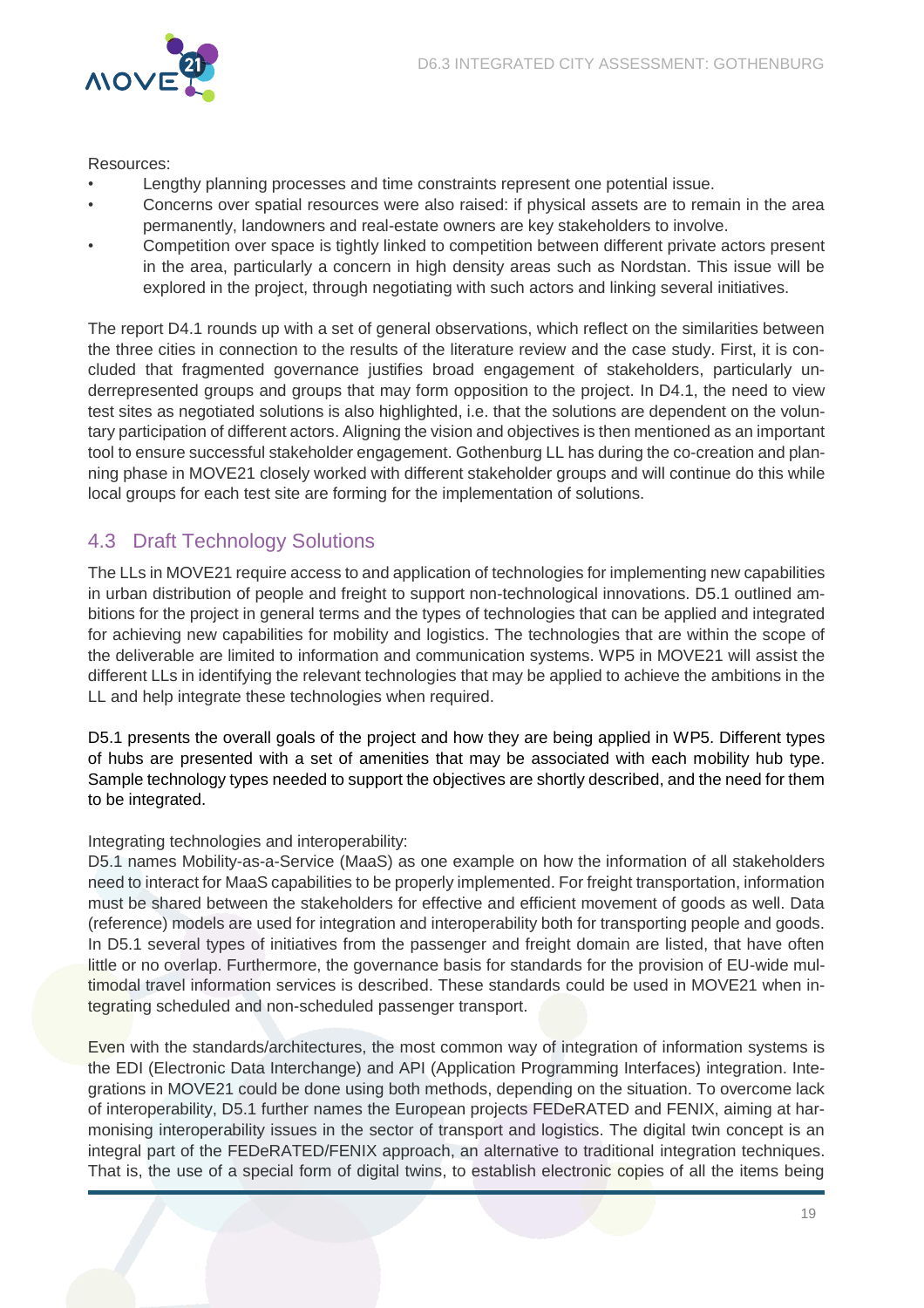

<span id="page-20-0"></span>transported where all relevant information is being kept. When the need for integration emerges in MOVE21, we will use the digital twin approach, at least for freight-related integrations.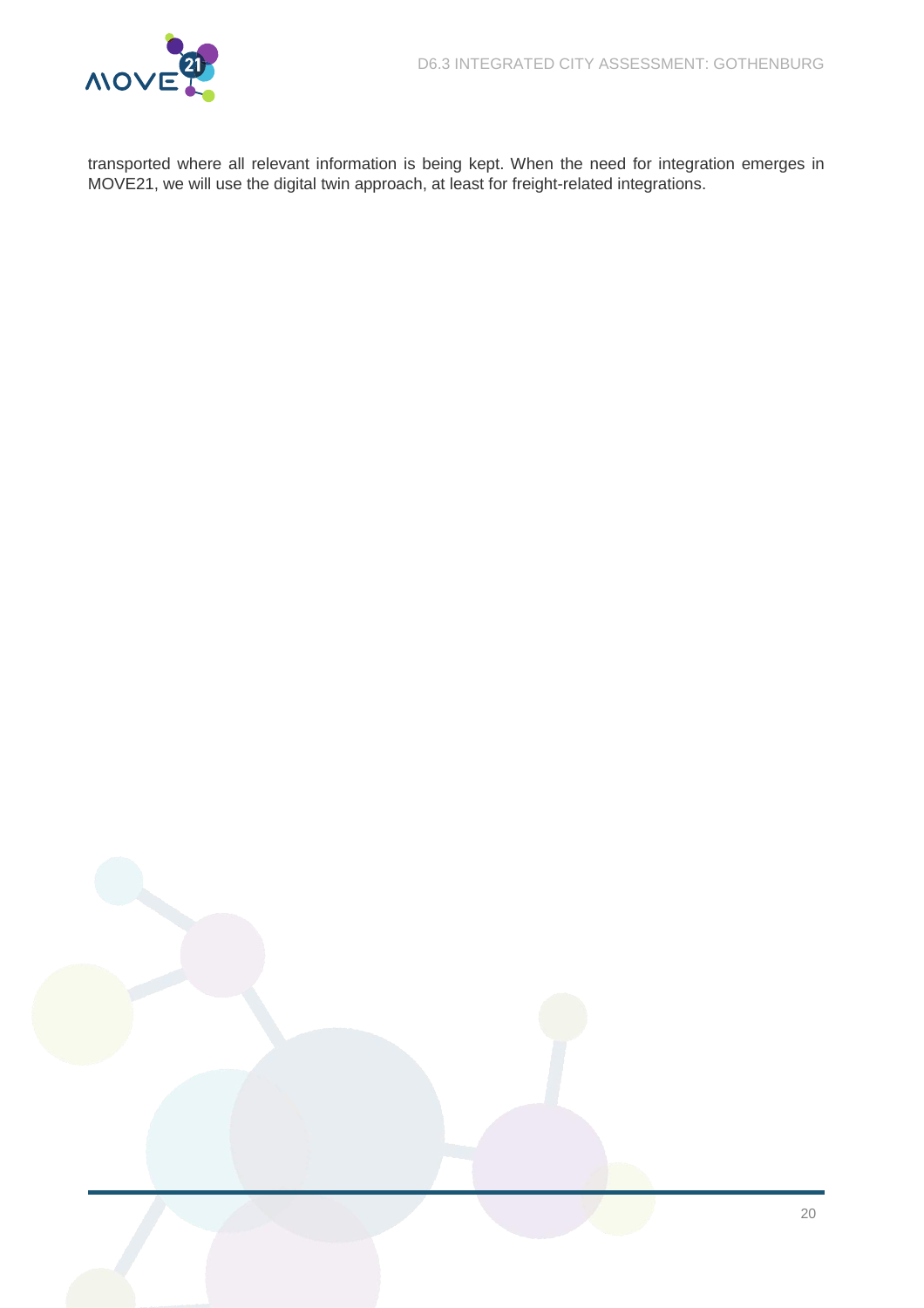

# <span id="page-21-0"></span>**5 Priority Topics and Crossovers**

This report provides insights into the contextual factors that need to be considered or altered for the development and deployment of the proposed MOVE21 solutions, with special attention devoted to the urban social layer (WP3), governance (WP4) and technological solutions and integration (WP5). Based on the input from WP3, WP4 and WP5 so far, the Gothenburg LL lead by the task force has identified priority topics and crossovers involving various WPs. These topics and crossovers will be taken up in the coming knowledge brokerage process in the LL for further discussion, learning and collaboration within the project.

### <span id="page-21-1"></span>5.1 Priority topics

#### <span id="page-21-2"></span>5.1.1 Social layer

With regards to WP3, actors from the task force and the Gothenburg LL identify and limit us to the following priority topics (PT) to be considered when developing and implementing MOVE21 solutions in Gothenburg:

D3.1 considers hubs as a potential host for activities from the perspective of mobility, transport, logistics and social uses. Regarding the social uses, some general guidelines to recommend types of activities, functions and services are described in the D3.1 for each test site in Gothenburg (see [4.1\)](#page-15-1).

Nordstan - with a high urban vitality: The potential social use connected to this hub should consider the existing customer base, pedestrian volumes, as well as the existence of places of origin and destination of trips. A further development of a hub in such location could consider their use within a multi-purpose mobility scheme.

Klippan - with a low level of vitality - when compared to Nordstan: It could favour multipurpose trips in synergy with the activities found in the hub, aiming for a catalytic effect attracting additional functions and services.

Lindholmen - with a lower level of vitality - when compared to Nordstan: Potential uses of a hub could provide services that are missing, in the direction of social justice and equal access to basic services. This process would intend to create a new flow of pedestrians and potentially activate inactive public spaces.

The social use connected to the hubs is taken up in our PT1, while we combine it with the envisioned improvements in terms of social qualities, to enhance the mobility for people and freight.

#### **PT 1: Mobility hub solutions to improve the social qualities and use of the test sites**

Social quality, e.g. pleasantness or attractiveness, of the test sites should be improved by the choice of solutions and should be in line with the social use for the hubs from D3.1. Services and measures that could enhance the social qualities of the different test sites and increase their attractiveness need to be identified, while overall contributing to the mobility of people and freight. In the co-creation process, improving the feeling of security and safety for pedestrians/cyclists at the test sites Nordstan and Klippan has been emphasized. For Lindholmen, the LL also stressed the importance of solutions that increase social (evening) activities in the area. Further goods consolidation can lead to decreased number of freight transport in the area, potentially contributing to a more pleasant area. For Klippan with its location at the river Götaälv and its vicinity to a highway, questions that arise are about how to reduce traffic noise at exposed places in order to enhance its social qualities.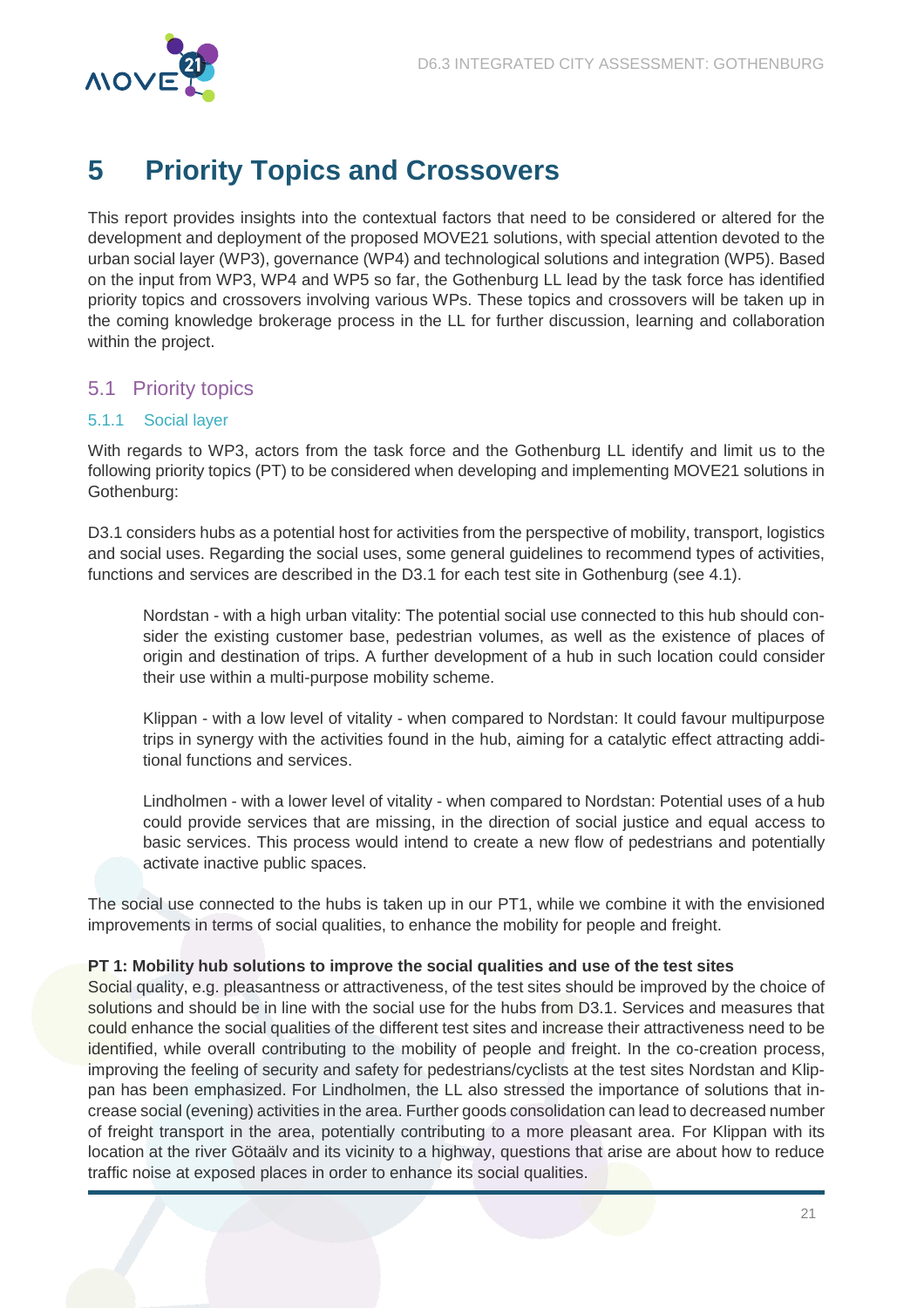

The LL will discuss with WP3 how the social uses of the test sites, potential solutions and kind of services may enable these kinds of changes. For example, the correlation between promoting micro-logistics/cycling logistics and improved walkability as non-motorized transport solutions have been discussed particularly for all three sites.

The method chosen for data collection and analysis in D3.1 has not considered long-term changes due to urban development. Yet, due to the ongoing changes at all sites in Gothenburg, we identify this as another priority topic.

#### **PT 2: Impact of new developments on social layer**

Infrastructure projects such as Västlänken and Gullbergstunneln in Nordstan and urban developments such as Karlastaden in Lindholmen have impacts on the social character of the test sites in the next five to ten years. To prepare effective and self-sustaining solutions with long-term value, these developments need to be taken into account already now and catered for. In this priority topic, the LL will look with WP3 at the anticipated changes with regards to the social use, new user groups, pedestrian flows and the potential impact of added services on the social layer.

#### <span id="page-22-0"></span>5.1.2 Governance

As priority topics to consider when developing and implementing MOVE21 solutions, actors from the task force and the Gothenburg LL identify the following with regards to WP4.

#### **PT 3: Potential challenges in co-creation process with regards to governance**

We will discuss factors that define a successful governance process, such as inclusiveness, accountability, impartiality, administrative competence, learning capacity, timeliness and a successful process outcome, such as diversity, connectivity, polycentricity, redundancy and directionality. The discussion between the LL and WP4 should contribute both to our current phase of solution consolidation and later implementation process. It can help steer the process by providing answers to questions such as "What issues are most likely to arise in the establishment phase?" or "How to "legitimize" solutions in the future?"

As part of the challenges in a co-creation process, actors from the task force and the Gothenburg LL we identify potential topics that could be taken up in the discussions with WP4.

Interview-based observations in WP4 revealed that there are several underrepresented groups identified for the LL, such as property owners, transport/logistic companies, end users, citizens. A process how to work with and involve these should be part of the PT 4 discussion. For user involvement in MOVE21, Gothenburg LL can build upon existing citizen involvement processes of the he City Planning Department for capturing needs, concerns, problems, and cooperation interests of citizens and other stakeholders. Stakeholder involvement will be included in the knowledge brokerage process with WP4, further involving WP3 and WP10.

D4.1 points out that legitimacy concerns may arise when trying to test certain measures. In particular, traffic safety and accessibility are mentioned by WP4 as two important legitimacy considerations. A risk analysis should be performed in MOVE21 to minimise risks associated with these aspects, further societal acceptance and ensuring compliance with existing institutions.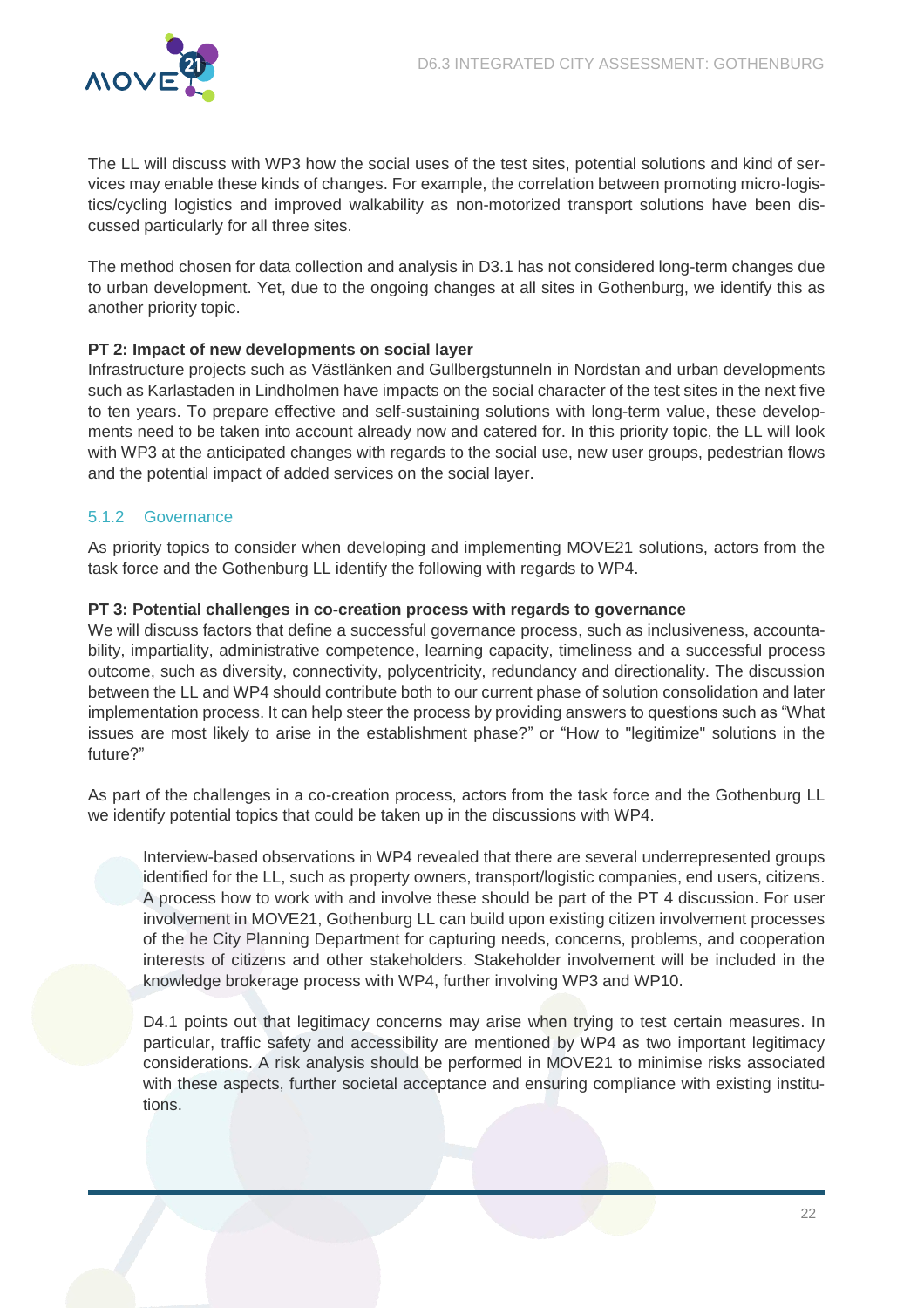

#### **PT 4: Site-specific constraints in the short and longer term**

The governance assessment performed in WP4 points at a couple of constraints that are in parts closely linked to the specific sites, such as the physical resource constraints for Nordstan or the importance of establishing links to future development plans at Klippan. D4.1 further names the challenge of getting tangled up in lengthy planning processes, which is a common challenge in innovation projects that are ongoing amidst conventional urban planning and development processes.

D4.1 identifies a couple of long-term constraints that should be discussed together with several WPs and the other participating cities in the project as this is related to the sustainability of solutions beyond MOVE21s lifetime and the upscaling of tested solutions. Two major issues are, for example, to extend and sustain solutions at the test sites beyond the project timeline and project financing. This also includes the communication of permanent developments and long-term value creation or to establish links to existing projects – either physically, or by a common vision and business models for the test sites.

#### **PT 5: Roles of municipalities in terms of governance**

D4.1 describes different roles that municipalities can assume when dealing with urban experiments and mobility governance. These are context dependent, but may include roles such as promoter, enabler, architect or provider. This topic is most interesting for the City of Gothenburg as part of the LL, as well as with other cities during knowledge exchanges organised by WP7. It might also be helpful to discuss case studies, such as Antwerp that was showcased in D4.1, or other suitable best practice cases, to discuss how governance practices and strategies could be adopted.

#### <span id="page-23-0"></span>5.1.3 Technological solutions and integration

WP5 will assist the Gothenburg LL in identifying the relevant technologies that may be applied to achieve the ambitions in the LL and help integrate these technologies when required. As priority topics to consider when developing and implementing MOVE21 solutions, actors from the task force and the Gothenburg LL identify the following with regards to WP5.

#### **PT 6: Technological solutions based on needs**

For WP5 to support the Gothenburg LL more knowledge is needed on the potential attributes for the test sites. Same is needed regarding ambitions and implementations in Gothenburg as the co-creation process proceeds. Another way of increasing knowledge is through simulations to get a more holistic view on how cargo and people flow for example. Expert knowledge could help to clarify questions from the LL such as how to optimize goods transport and service delivery transport and how to combine information of these different transports and services.

#### **PT 7: Combine and align technological and non-technological solutions**

To achieve the ambitions in MOVE21 a combination of technological solutions and non-technological solutions need to be implemented. Actors from the task force and the Gothenburg LL see this topic as a challenge for the Gothenburg LL. In this priority topic actors from the task force and the Gothenburg LL wish to find answers to questions such as: "Which technological solutions could be combined with our first sketch of non-technological solutions, i.e., technological solutions that could fit and support the test sites?" Further, we would need expertise on "What kind of solutions could support in particular nonmotorized transport (pedestrian, bicycles)?"

Actors from the task force and the Gothenburg LL further see that the selection of a type of solution(s) might need alignment and that applying standards will take time during the deployment of the LL solutions. Another aspect for discussion that might come up at a test site in Gothenburg is about governing integrated people-freight transportation and connected to the mentioned service delivery hub under PT7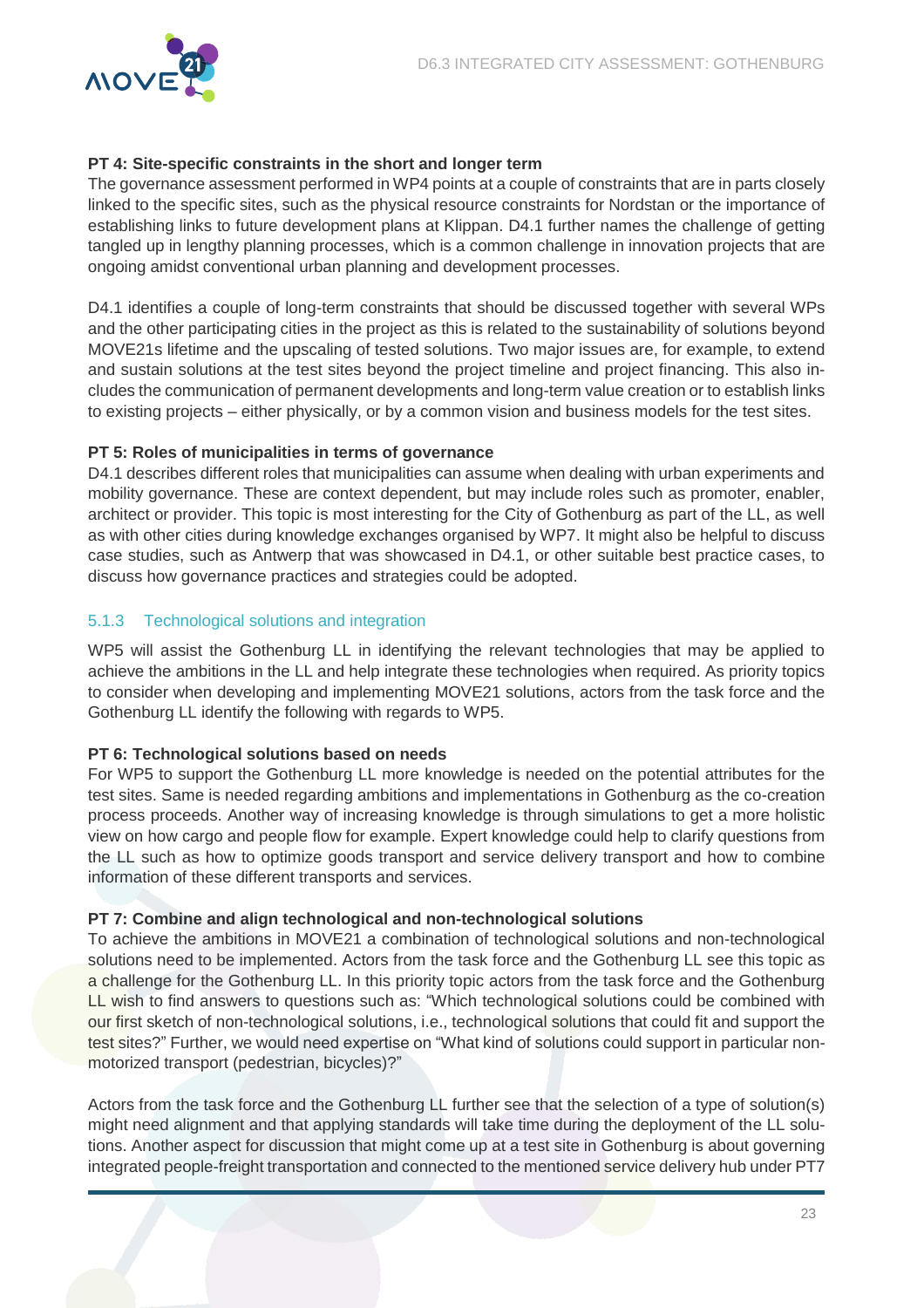

regarding ways of collaboration in a service delivery hub aiming at construction workers, facility managers, etc.

### <span id="page-24-0"></span>5.2 Crossovers

In the LL Gothenburg, we identified relevant crossovers between the WPs based on the context analysis (D3.1, D4.1, D5.1), the priority topics [\(5.1\)](#page-21-1) and a discussion with the TF in February 2022:

- WP3 WP4: Social acceptance of innovations
- WP3 WP5: Harmonize the developed mobility hub/service typology
- WP3 WP5: Add the social dimension to the digital twins when simulating new solutions
- WP4 WP5: Combine and align technological and non-technological innovations
- WP4 WP5: Governance of integrated passenger/goods transport

<span id="page-24-1"></span>Actors from the task force and the Gothenburg LL try to integrate these crossovers in the knowledge brokerage sessions/action plan (cf. chapter [6.1\)](#page-25-1). The aim is to include experts from different WPs to discuss solutions from a more holistic point of view. This can be crossovers with technical WPs and WP7 on knowledge exchange with other cities. Such a webinar is planned between the LLs and WP4 to reflect on the roles of municipalities in terms of governance. As the process of solution finding has proceeded for the different test sites, crossovers might also be identified between WP3 and WP10 as well as between WP6 and WP9.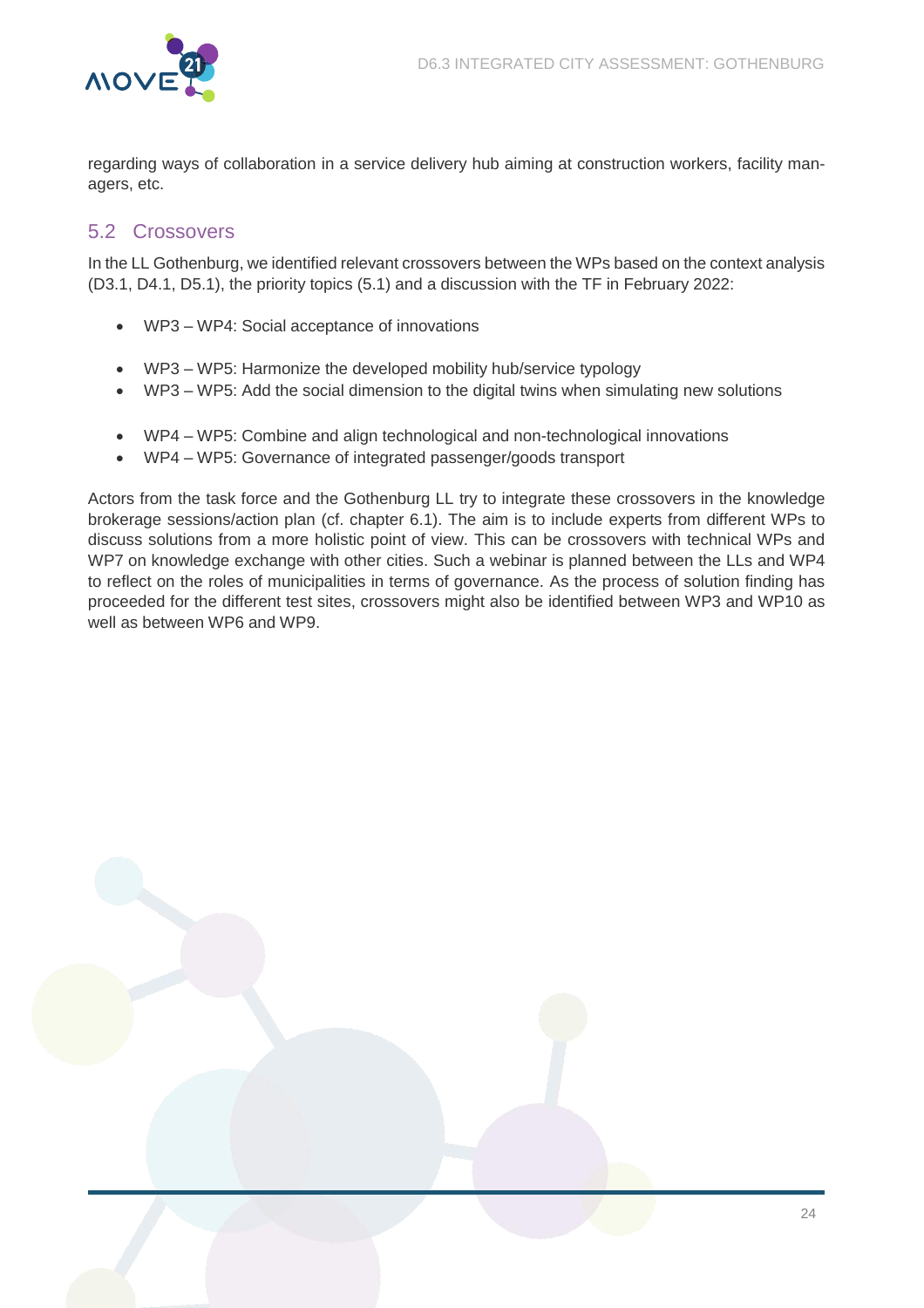

# <span id="page-25-0"></span>**6 Innovation Agenda**

In this part of D6.3 action plans are developed on how to address the priority topics and crossovers identified by the Gothenburg LL. The knowledge brokerage process in MOVE21 is shortly explained and how this links to the LL stakeholders. The overall aim of the knowledge brokerage sessions in the LLs is to continuously deliver state-of-the-art information and knowledge relevant for increasing innovation capacity. Timing of the knowledge brokerage process for years 2022 to 2024 is described.

### <span id="page-25-1"></span>6.1 Knowledge brokering needs

The process in the LLs to develop MOVE21 solutions are supported with a continuous knowledge brokerage process on three topics: the urban social layer, governance, and technological solutions and integration. These three topics are relevant for the current and future socio-technical contexts in the LL areas and for improving the innovation capacity in the cities.

The knowledge brokerage processes will

- deliver timely and relevant state-of-the-art knowledge,
- analyse the current situation,
- provide support for co-creation of innovations and
- help to design possible interventions.

In the LLs, knowledge brokerage sessions (KBS = workshops) will be organized on the MOVE21 solutions to facilitate knowledge exchange, to discuss and analyse outcomes, and for the uptake of knowledge. Further, knowledge brokerage sessions in the LLs are to deliver state-of-the-art information and knowledge relevant for increasing innovation capacity. WP3, WP4 and WP5 will provide the LL with on-demand knowledge and information in the KBS on the relevant priority topics such as place making, governance and co-creation, technological connectivity, system integration issues, etc. Other WPs and their expertise will also be connected as needed.

In the following, the action plan for the Gothenburg LL is presented, addressing the social layer (WP3), governance (WP4) and technological solutions and integration (WP5) to make expert input and discussions as specific as possible at this stage of the project when solutions are consolidated. The action plans are based on the identified priority topics in the Gothenburg LL (5.1). Cross-over topics are added to the KBS when suitable. The crossovers can be integrated in the KBS by including experts from other WPs to discuss solutions from a more holistic point of view.

Knowledge brokerage sessions are organized within the ICCPs which are the chosen governance structure for co-creation and implementation in MOVE21. Each LL has its own ICCP. An important part of the co-creation and implementation process in the ICCP is steered via the Task Force. These actors may be included in the KBS as well as the local working groups that are forming for each of the three sites in Gothenburg currently. In addition to this, for each topic an advocate in the ICCP has been assigned as a contact point. This advocate is knowledgeable on the topic, knows the relevant local people, and has a good overview on what is at stake in the cities.

Further, experts from all WPs but in particular WP3, WP4, WP5 and WP6 provide the LL and ICCPs with knowledge that is relevant for the co-creation, tailoring, deployment and upscaling of the proposed solutions. This input varies as it is based on the priority topics and on the key action steps. The aim is that these actors together review the local conditions and propose actions or measures to make the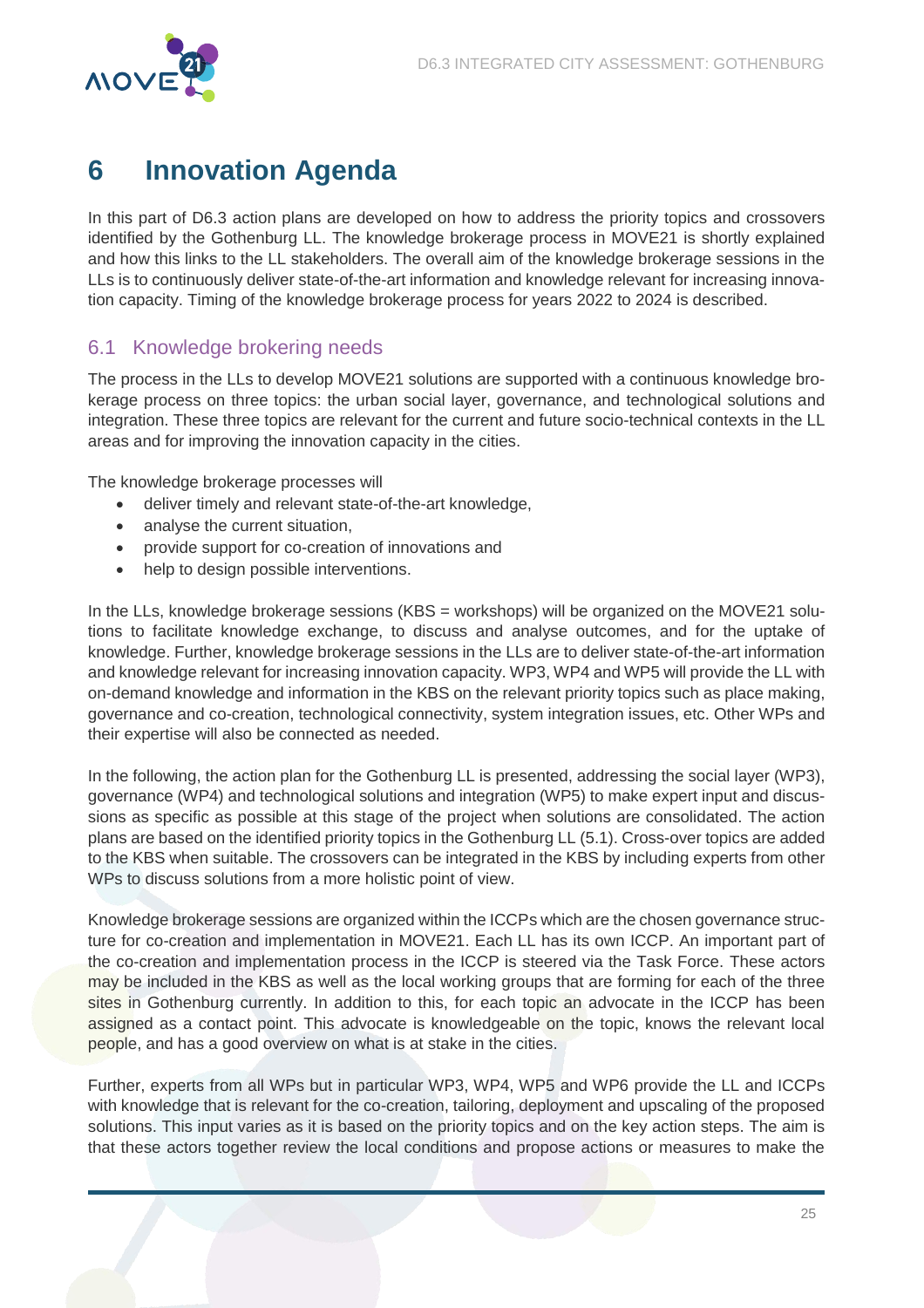

innovations fit local contexts, discuss policy measures that should accompany the innovations, and/or develop local upscaling and follow-up plans.

<span id="page-26-0"></span>Table 1: Action plan addressing the social layer in the LL Gothenburg

| <b>Key Action Step</b>                                                                                                                          | <b>Timeline</b>                        | <b>Outcome</b>                                                                                                                                                                                                                                                                                                                                                    | <b>Process/Method</b>                                                                                            | <b>Involved</b>                                     |
|-------------------------------------------------------------------------------------------------------------------------------------------------|----------------------------------------|-------------------------------------------------------------------------------------------------------------------------------------------------------------------------------------------------------------------------------------------------------------------------------------------------------------------------------------------------------------------|------------------------------------------------------------------------------------------------------------------|-----------------------------------------------------|
|                                                                                                                                                 |                                        | Priority Topic 1: Mobility hub solutions to improve the social qualities and use of the test sites                                                                                                                                                                                                                                                                |                                                                                                                  |                                                     |
| (1) Develop mo-<br>bility hub solu-<br>tions that en-<br>hance the social<br>qualities of the<br>test sites, con-<br>nected to social<br>use(s) | Starting<br>with KBS<br>Q2 2022        | Example for Lindholmen:<br>Missing services identi-<br>fied to improve social ac-<br>tivities in the evening<br>hours, creating a new<br>flow of pedestrians and<br>potentially activate inac-<br>tive public spaces<br>Example for Nordstan:<br>Improve feeling of secu-<br>rity and safety for the test<br>site to increase non-mo-<br>torized transport modes. | Discussion with<br>working groups<br>for each site<br>Expert input, data<br>analysis, pedes-<br>trian simulation | Gothenburg LL<br>WP <sub>6</sub><br>WP <sub>3</sub> |
|                                                                                                                                                 |                                        |                                                                                                                                                                                                                                                                                                                                                                   |                                                                                                                  |                                                     |
|                                                                                                                                                 |                                        | Priority Topic 2: Impact of new urban development on social layer                                                                                                                                                                                                                                                                                                 |                                                                                                                  |                                                     |
| (2) Consider new<br>developments in<br>further analysis of<br>the impact on so-<br>cial layer                                                   | <b>Starting</b><br>with KBS<br>Q3 2022 | Example for Lindholmen:<br>Anticipated social<br>changes and new user<br>groups due to the devel-<br>opment of Karlastaden<br>with regards to logistics,<br>recycling, waste man-<br>agement.                                                                                                                                                                     | Discussion with<br>working groups<br>for each site<br><b>Expert input</b><br>Scenario meth-<br>ods (tbd)         | LL Gothenburg<br>WP <sub>6</sub><br>WP3             |
|                                                                                                                                                 |                                        |                                                                                                                                                                                                                                                                                                                                                                   |                                                                                                                  |                                                     |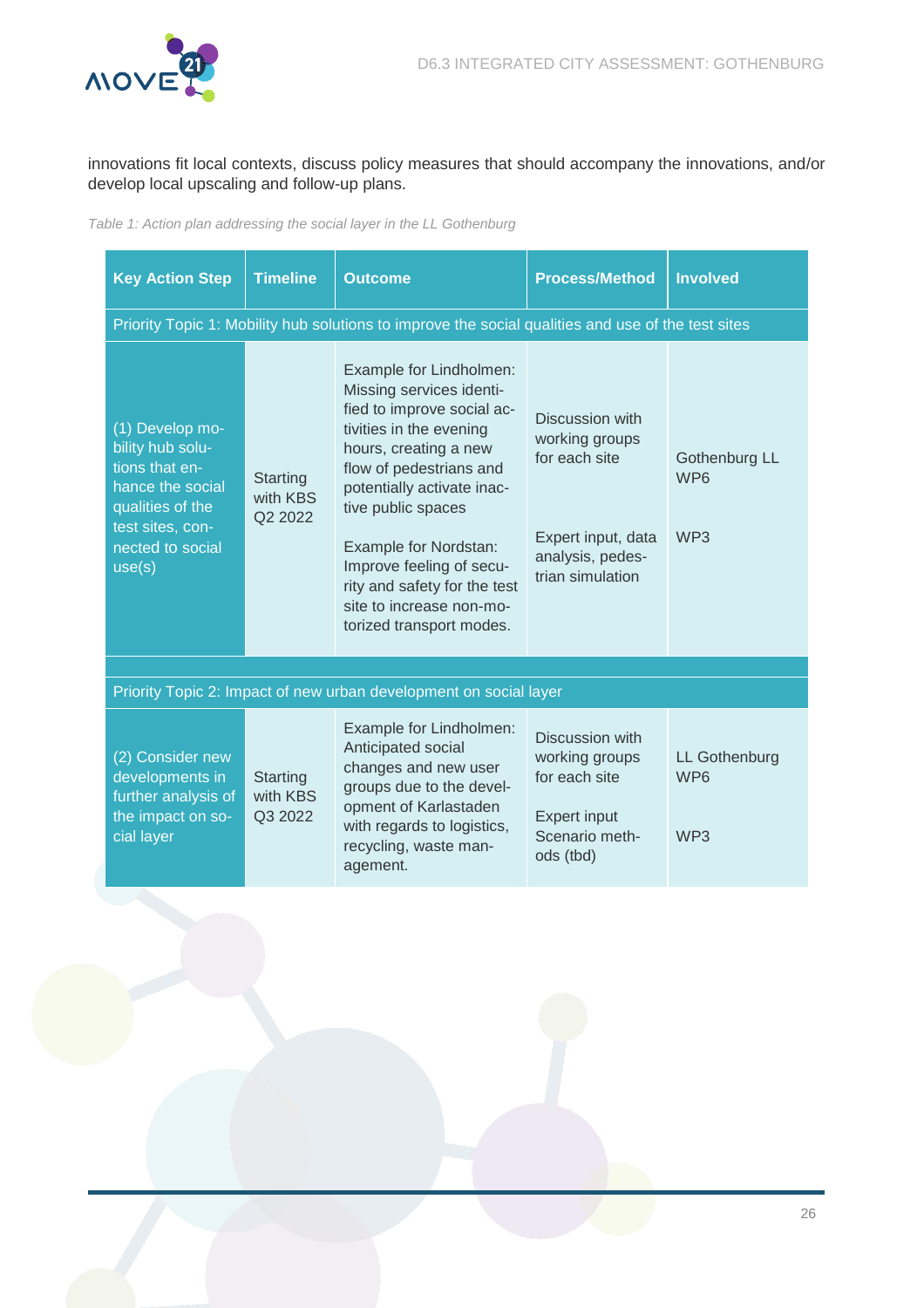

#### <span id="page-27-0"></span>Table 2: Action plan addressing governance issues in the LL Gothenburg

| <b>Key Action Step</b>                                                             | <b>Timeline</b>                        | <b>Outcome</b>                                                                                                                                                                                                                                                                                                                                                                   | <b>Process/Method</b>                                                                                                                                                                                                         | <b>Involved</b>                                                                                      |
|------------------------------------------------------------------------------------|----------------------------------------|----------------------------------------------------------------------------------------------------------------------------------------------------------------------------------------------------------------------------------------------------------------------------------------------------------------------------------------------------------------------------------|-------------------------------------------------------------------------------------------------------------------------------------------------------------------------------------------------------------------------------|------------------------------------------------------------------------------------------------------|
|                                                                                    |                                        | Priority Topic 3: Potential challenges in co-creation process with regards to governance                                                                                                                                                                                                                                                                                         |                                                                                                                                                                                                                               |                                                                                                      |
| (3) Work with po-<br>tential challenges<br>in the co-creation<br>process           | <b>Starting</b><br>with KBS<br>Q2 2022 | Define successful gov-<br>ernance process and<br>process outcome for the<br>sites.<br>Continued work at each<br>test site (ongoing): how<br>to work with and involve<br>underrepresented user<br>groups and stakeholders.<br>Identify legitimacy con-<br>siderations for the test<br>sites: ensuring compli-<br>ance with existing pro-<br>jects, clear communica-<br>tion, etc. | Expert input WP4<br>Detailed stake-<br>holder and user<br>mapping for each<br>site<br>Test-site specific<br>risk analysis to<br>prevent opposi-<br>tions at test sites.<br>If necessary, risk<br>mitigation<br>measures, etc. | Gothenburg LL<br>WP6<br>WP4<br><b>WP10</b><br>WP3<br>Gothenburg LL<br>WP <sub>6</sub><br><b>WP10</b> |
|                                                                                    |                                        | Crossover:<br>Social acceptance of innovations                                                                                                                                                                                                                                                                                                                                   |                                                                                                                                                                                                                               | $WP3 - WP4$                                                                                          |
|                                                                                    |                                        |                                                                                                                                                                                                                                                                                                                                                                                  |                                                                                                                                                                                                                               |                                                                                                      |
|                                                                                    |                                        | Priority Topic 4: Site-specific constraints in the short to longer term                                                                                                                                                                                                                                                                                                          |                                                                                                                                                                                                                               |                                                                                                      |
| (4) Consider site-<br>specific con-<br>straints in the<br>short and longer<br>term | Starting<br>with KBS<br>Q3 2022        | Example for Klippan:<br>Work with flexible solu-<br>tions that can be adapted<br>to the future develop-<br>ment of the site.<br>Develop strategies for<br>upscaling of tested solu-<br>tions.                                                                                                                                                                                    | Expert knowledge<br>to be included in<br>site-specific deci-<br>sion process from<br>Gothenburg LL<br>Long-term value<br>creation, busi-<br>ness/financing<br>model for the so-<br>lutions, etc.                              | Gothenburg LL/<br><b>Traffic Planning</b><br>Office<br>WP6<br>WP4<br>WP9<br>WP7                      |
|                                                                                    |                                        |                                                                                                                                                                                                                                                                                                                                                                                  |                                                                                                                                                                                                                               |                                                                                                      |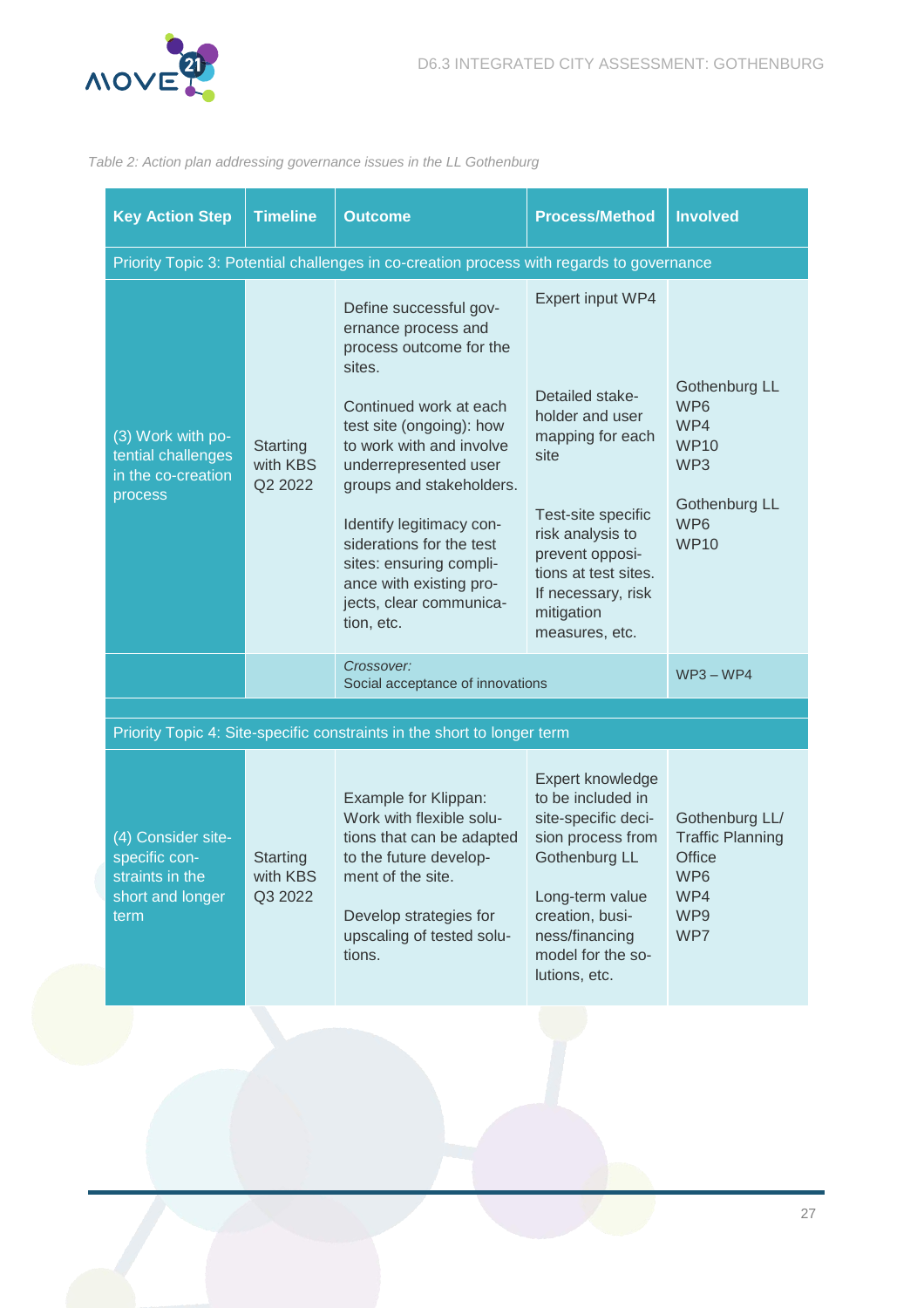

 $\overline{a}$ 

| Priority Topic 5: Roles of municipalities in terms of governance          |                                                         |                                                                                                        |                                              |                                                                        |  |
|---------------------------------------------------------------------------|---------------------------------------------------------|--------------------------------------------------------------------------------------------------------|----------------------------------------------|------------------------------------------------------------------------|--|
| (5) Explore the<br>roles of munici-<br>palities in terms<br>of governance | Starting<br>with WP4<br>webinar<br>Q2 2022 <sup>2</sup> | Context dependent roles<br>and case studies are ex-<br>plained and discussed<br>for the LL Gothenburg. | Expert input on<br>case studies and<br>roles | City of Gothen-<br>burg as part of LL<br>WP <sub>6</sub><br>WP4<br>WP7 |  |

 $2$  A webinar is planned by WP4 in Q2 2022 as this topic has been identified also by the other LL cities. Whether a dedicated KBS is needed on this with specific focus on the Gothenburg LL will be discussed after the webinar.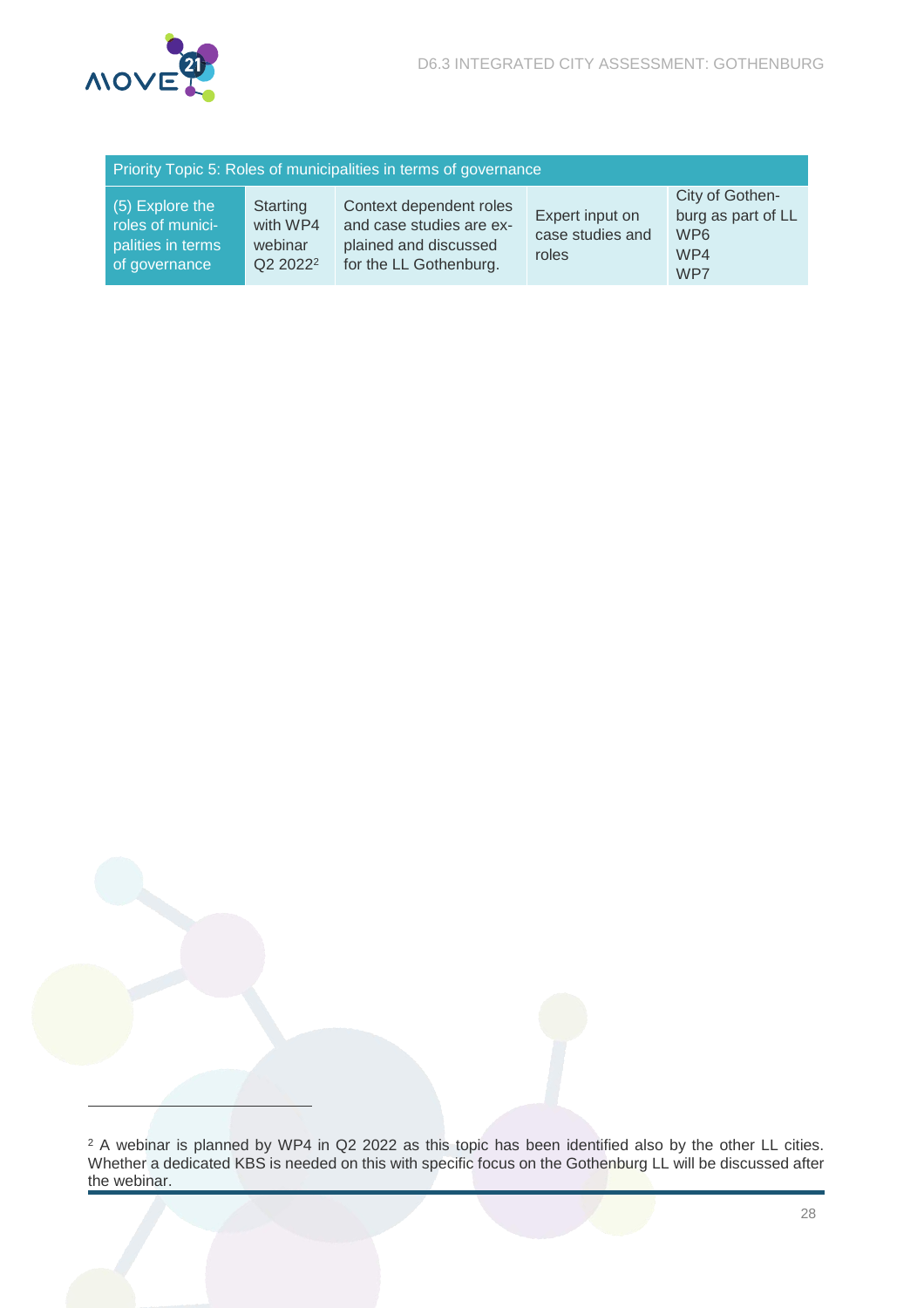

#### <span id="page-29-0"></span>Table 3: Action plan addressing technology solutions in the LL Gothenburg

| <b>Key Action Step</b>                                                                                                 | <b>Timeline</b>                 | <b>Outcome</b>                                                                                                                                                                                                                                                                                                                                                                          | <b>Process/Method</b>                                                                                       | <b>Involved</b>                                                   |
|------------------------------------------------------------------------------------------------------------------------|---------------------------------|-----------------------------------------------------------------------------------------------------------------------------------------------------------------------------------------------------------------------------------------------------------------------------------------------------------------------------------------------------------------------------------------|-------------------------------------------------------------------------------------------------------------|-------------------------------------------------------------------|
| Priority Topic 6: Technological solutions based on the needs                                                           |                                 |                                                                                                                                                                                                                                                                                                                                                                                         |                                                                                                             |                                                                   |
| (6) Base techno-<br>logical solutions<br>on the needs at<br>the sites                                                  | Starting<br>with KBS<br>Q2 2022 | Example for Nordstan:<br>Find technological solu-<br>tions that support the es-<br>tablishment of a service<br>delivery hub that could<br>reduce delivery trans-<br>ports in the area.                                                                                                                                                                                                  | Discussion with<br>working groups<br>for each site<br><b>Expert input</b><br>Digital twins/sim-<br>ulations | Gothenburg LL<br>WP <sub>6</sub><br>WP <sub>5</sub>               |
|                                                                                                                        |                                 | Crossover:<br>Add social dimension to the digital twins when sim-<br>ulating new solutions                                                                                                                                                                                                                                                                                              |                                                                                                             | $WP3 - WP5$                                                       |
|                                                                                                                        |                                 |                                                                                                                                                                                                                                                                                                                                                                                         |                                                                                                             |                                                                   |
|                                                                                                                        |                                 | Priority Topic 7: Combine and align technological solutions and non-technological solutions                                                                                                                                                                                                                                                                                             |                                                                                                             |                                                                   |
| (7) Combine<br>technological so-<br>lutions with non-<br>technological so-<br>lutions and align<br>different solutions | Starting<br>with KBS<br>Q3 2022 | Example for Klippan:<br>Support non-technologi-<br>cal solutions with suita-<br>ble, meaningful techno-<br>logicl solutions for the<br>test site to increase non-<br>motorized transport<br>modes.<br>Example for Lindholmen:<br>Ways of governance for<br>goods transport manage-<br>ment, including waste,<br>recycling, delivery, etc to<br>reduce the amount of<br>goods transport. | Discussion with<br>working groups<br>for each site<br><b>Expert input</b><br>Digital twins/sim-<br>ulations | <b>LL Gothenburg</b><br>WP <sub>6</sub><br>WP <sub>5</sub><br>WP6 |
|                                                                                                                        |                                 | Crossover:<br>Combine technological and non-technological in-<br>novations                                                                                                                                                                                                                                                                                                              |                                                                                                             | $WP4 - WP5$                                                       |
|                                                                                                                        |                                 | Crossover:<br>Governance of integrated passenger/goods<br>transport                                                                                                                                                                                                                                                                                                                     |                                                                                                             | $WP4 - WP5$                                                       |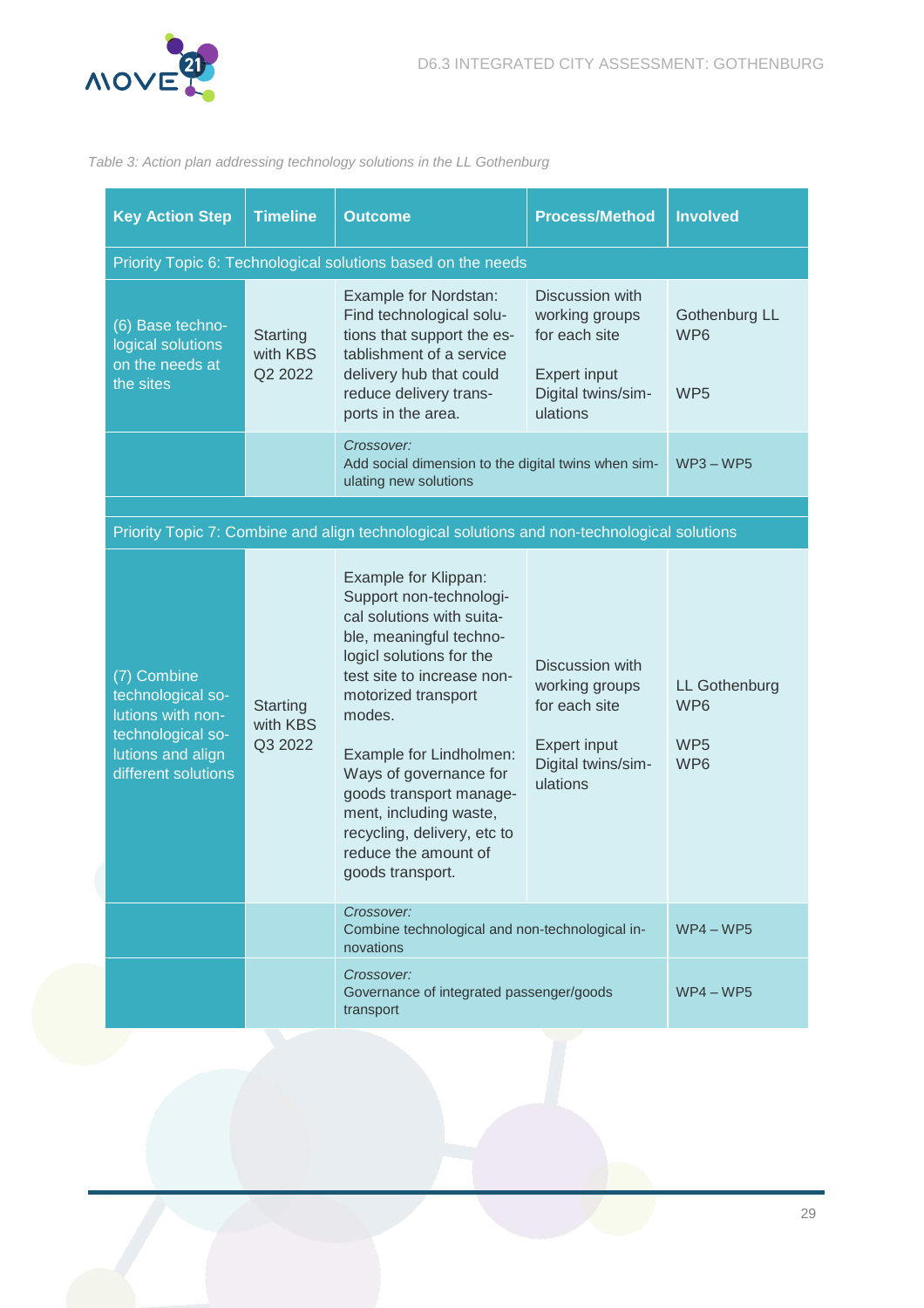

### <span id="page-30-0"></span>6.2 Timing of the Knowledge brokering process in the Living Lab

The ICCPs are provided with expert knowledge from WP3, WP4 and WP5 as well as other WPs for the discussions in a continuous knowledge brokerage process on the social, governance and technical conditions (cf. D6.1) based on the needs of the LLs. Together the members of the ICCP and members of WP3, WP4 and WP5 will review the local conditions and propose actions or measures to make the innovations fit local contexts, discuss policy measures that should accompany the innovations, and develop local upscaling and follow-up plans.

The knowledge brokerage process will be continuous, i.e. responsive to the LL needs and progress. This requires the knowledge brokerage process to be flexible and tailor-made to each LL. Due to this, the action plans in chapter [6.1](#page-25-1) have a more detailed time and topic planning only for 2022 and preliminary for 2023. As we are now in month 12 (April 2022) of the project, there is a shift from planning to implementation in the LLs (cf. [Figure 4\)](#page-30-1). We propose during this period of the project and due to the status in the LL to have a more intensive cooperation with WP3, WP4 and WP5 in the beginning of the implementation phase, scheduling topic-focused knowledge brokerage events in 2022 [\(Table 4\)](#page-31-0). The aim of the knowledge brokerage sessions in 2022 is to present and discuss the LL solutions for the three hubs in Gothenburg and how to address the knowledge brokerage needs as identified in the action plans (cf. chapter [6.1\)](#page-25-1).

As the ICCPs in the LLs further professionalize over three stages (year 1: set-up, year 2: mature and year 3-4: stabilize), we foresee that further knowledge brokerage sessions can be useful with yearly intervals, eventually more intensive towards the end of the project depending on needs for upscaling and follow-up plans in 2024 (cf. [Figure 4\)](#page-30-1). Again, these sessions could be split up to address priority topics from WP3, WP4 and/or WP5 (as suggested for 2022) or be more all-encompassing and sitespecific.



<span id="page-30-1"></span>Figure 4: Timing of the knowledge brokerage process 2022-24 for the Living Lab Gothenburg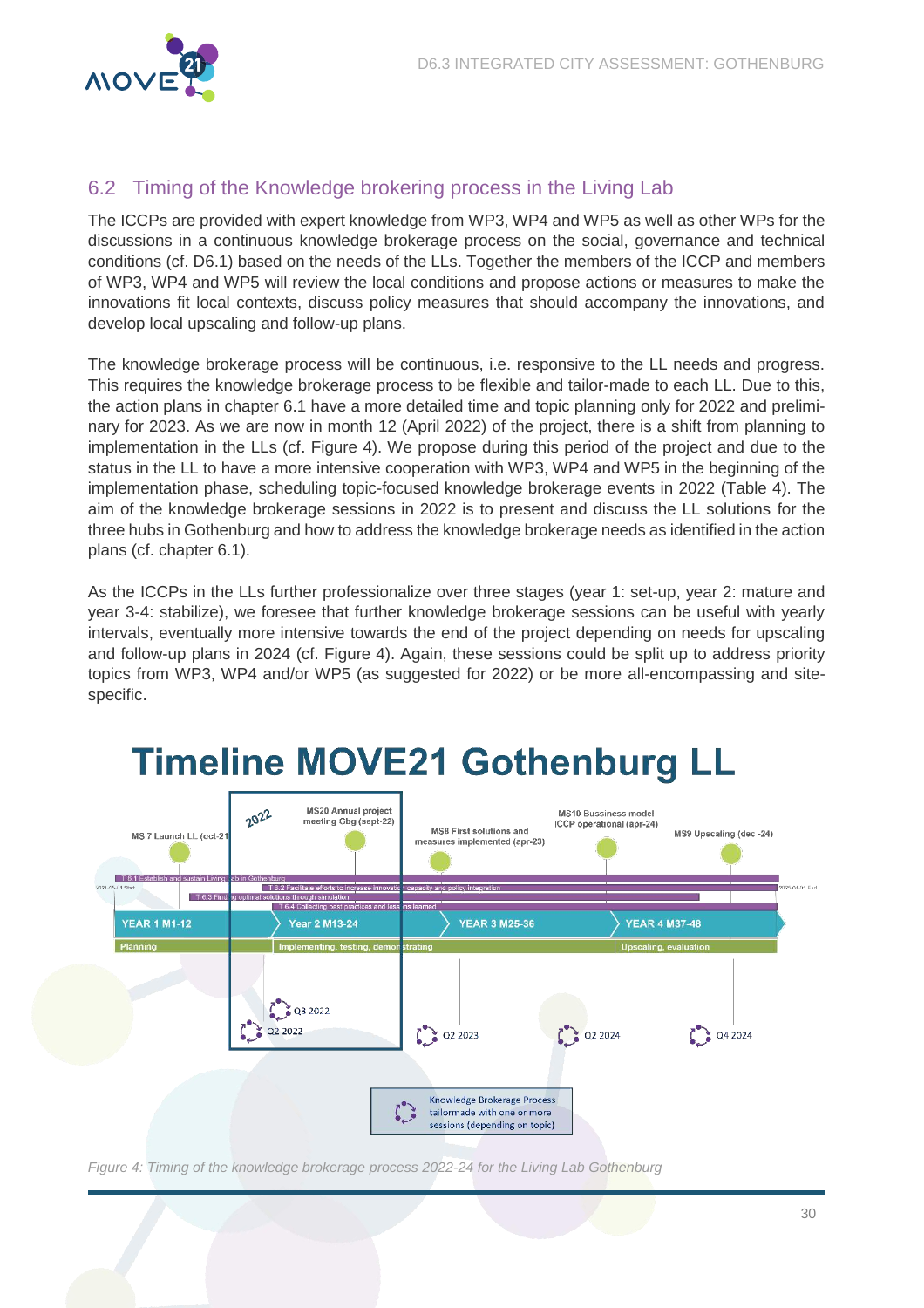

The knowledge brokerage sessions in 2022 could be organized per LL, i.e. encompassing all three test sites, yet addressing one of the context topics (social layer, governance or technology). The details will be clarified in the following weeks while the local working groups for each hub site are forming in Gothenburg.

The following suggestion for KBS is made to include all priority topics, encompassing all hub sites in the LL. Eventually, a few KBS could be further combined if suitable:

| <b>Timing</b>       | <b>Knowledge Brokerage Session</b>                           | <b>Involved</b>                                             |
|---------------------|--------------------------------------------------------------|-------------------------------------------------------------|
| Q2 2022             | KBS 1: Social qualities and use of hubs (PT1)                | WP3, LL Gothenburg, WP6, tbd                                |
| Q <sub>2</sub> 2022 | KBS 2: Challenges in co-creation/governance (PT3)            | WP4, LL Gothenburg, WP6,<br>WP10, incl. crossovers with WP3 |
| Q <sub>2</sub> 2022 | KBS 3: Technology based on needs (PT6)                       | WP5, LL Gothenburg, WP6, tbd<br>incl. crossovers with WP4   |
|                     |                                                              |                                                             |
| Q3 2022             | KBS 4: Impact of new development on social layer<br>(PT2)    | WP3, LL Gothenburg, WP6, tbd                                |
| Q3 2022             | KBS 5: Constraints in short and longer term (PT4)            | WP4, Traffic Planning Office Gtb,<br>WP6, WP7, WP9          |
| Q3 2022             | KBS 6: Alignment of solutions/technology (PT7)               | WP5, LL Gothenburg, WP6, tbd<br>incl. crossovers with WP4   |
|                     |                                                              |                                                             |
| Q <sub>2</sub> 2023 | KBS 7: Roles of municipalities/governance (PT5) <sup>3</sup> | WP4, WP6, City of Gtb, WP7                                  |

<span id="page-31-0"></span>Table 4: Time plan for the Knowledge Brokerage Sessions in 2022 and 2023 for Gothenburg LL

KBS: Knowledge brokerage session PT: Priority topic

 $\overline{a}$ 

<sup>3</sup> A webinar is planned by WP4 in Q2 2022 as this topic has been identified also by the other LL cities. Whether a dedicated KBS is needed on this with specific focus on the LL Gothenburg will be discussed after the webinar in Q2 2022 and the progress made in the LL.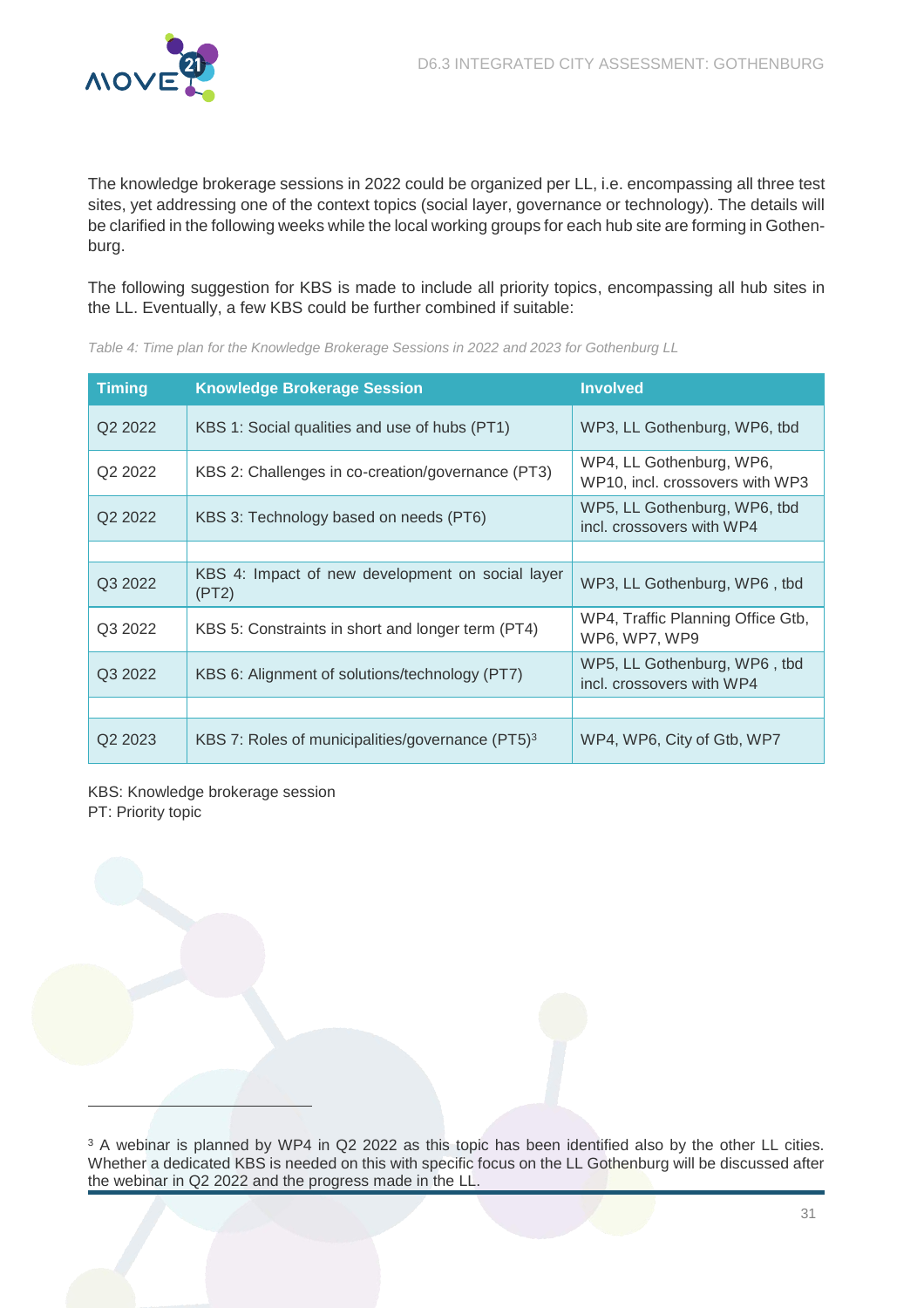

# <span id="page-32-0"></span>**7 Conclusions**

To overcome barriers for clean and smart mobility and facilitate innovative solutions, deliverable D6.3 provides an overview of priority topics for the Gothenburg LL that need to be addressed in the knowledge brokerage process. Based on the co-creation process of the Gothenburg LL, actors from the task force and the Gothenburg LL see a need for further discussion, learning and collaboration within the project.

One conclusion of the project process so far is that the work of WP3-5 needs to be more closely connected to and responsive to the individual needs of each LL, in particular to have a successful knowledge brokerage process in the coming years. To have a positive effect on the LL solutions, WP3- 5 should focus on questions and issues that are of concern to the LL and contribute to their success. Thus, in D6.3 a more detailed time and topic planning for the knowledge brokerage process is limited to 2022. Further sessions in years 2023 and 2024 need to be adapted to the upcoming needs in the LL.

As the Integrated City Assessment Gothenburg is based on deliverables D3.1, D4.1 and D5.1, special attention is put on the urban social layer (WP3), governance (WP4) and technological solutions and integration (WP5). These topics are indeed relevant for the current and future socio-technical contexts in the LL areas and for improving the innovation capacity in the cities. Therefore, in D6.3 action plans are developed with regards to these contextual topics and complemented with the LL´s priority topics. Still, there might be other issues that will need expert input, and which should be taken up in the knowledge brokerage process, as the LL solutions are deployed and replicated.